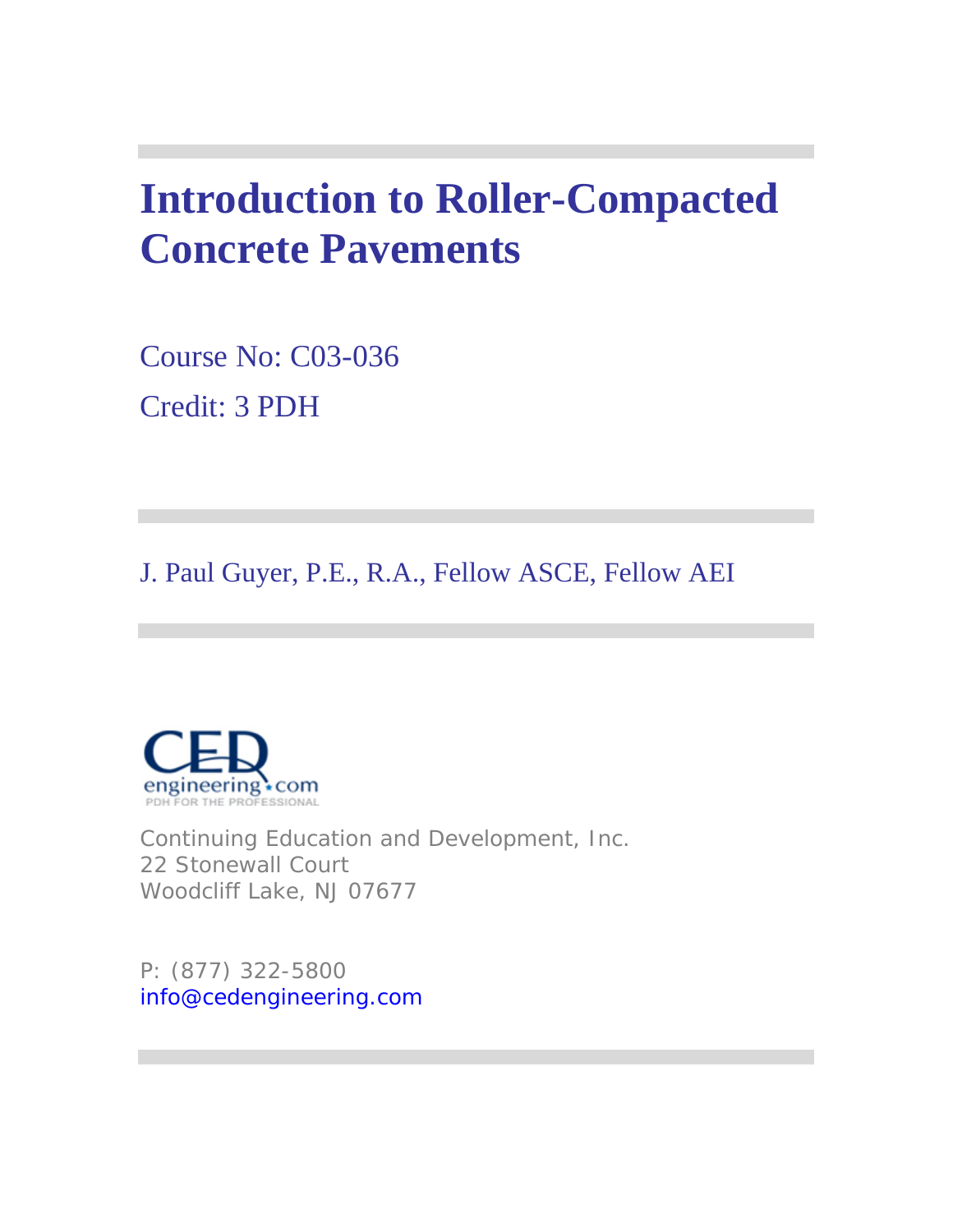An Introduction to Roller Compacted Concrete Pavements



#### **Guyer Partners**

44240 Clubhouse Drive El Macero, CA 95618 (530) 758-6637 jpguyer@pacbell.net

Ξ

# **J. PAUL GUYER, P.E., R.A.**

Paul Guyer is a registered civil engineer, mechanical engineer, fire protection engineer and architect with over 35 years experience designing all types of buildings and related infrastructure. For an additional 9 years he was a public policy advisor on the staff of the California Legislature dealing with infrastructure issues. He is a graduate of Stanford University and has held numerous local, state and national offices with the American Society of Civil Engineers and National Society of Professional Engineers. He is a Fellow of the American Society of Civil Engineers and the Architectural Engineering Institute.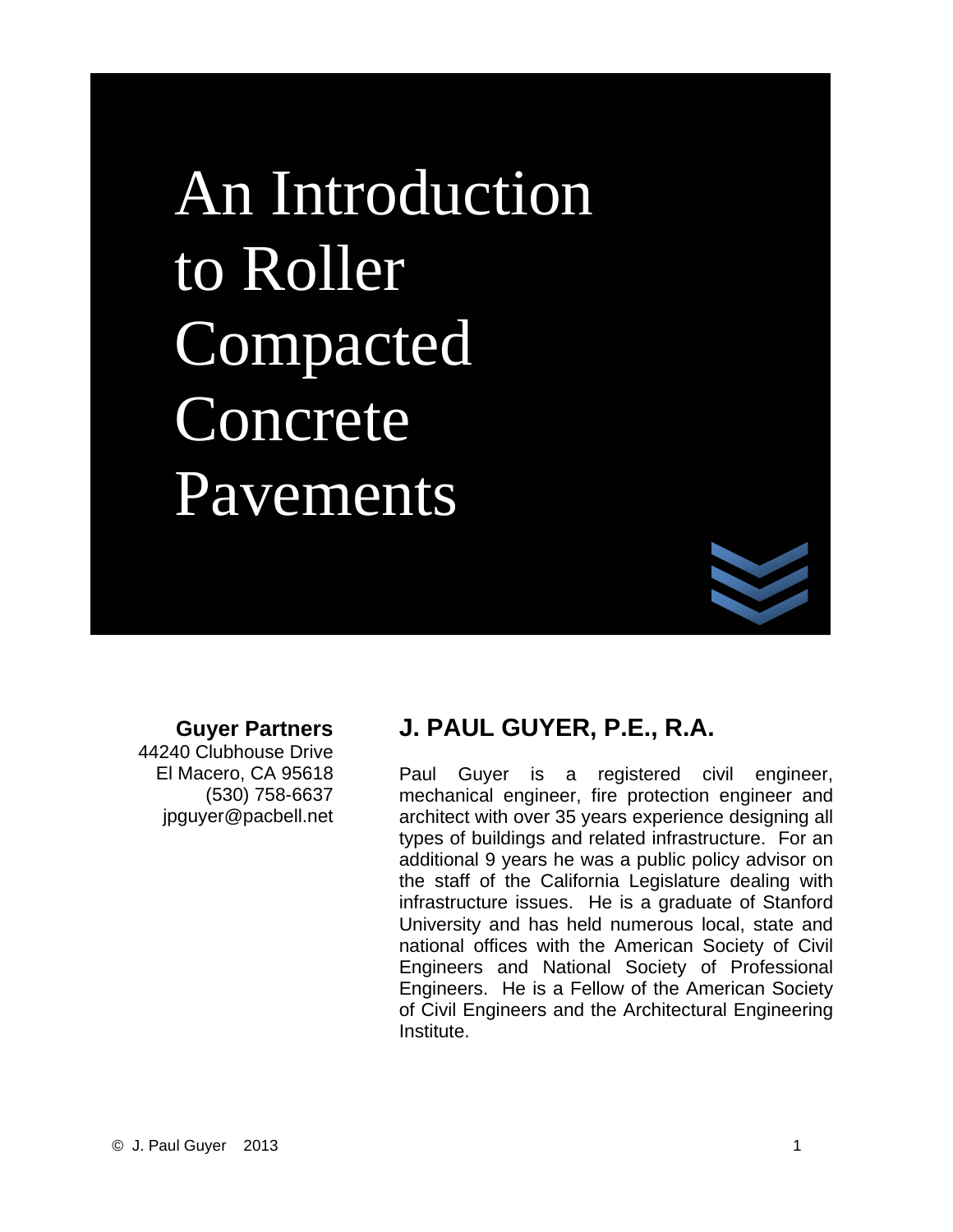# **CONTENTS**

- **1. APPLICATION**
- **2. GENERAL**
- **3. SUBGRADE AND BASE COURSE PREPARATION**
- **4. SELECTION OF MATERIALS**
- **5. MIXTURE PROPORTIONING**
- **6. THICKNESS DESIGN**
- **7. TEST SECTION**
- **8. BATCHING, MIXING, AND TRANSPORTING**
- **9. PLACING**
- **10. COMPACTION**
- **11. COLD JOINTS**
- **12. CURING**
- **13. QUALITY CONTROL/ASSURANCE**

(This publication is adapted from the *Unified Facilities Criteria* of the United States government, is in the public domain, is authorized for unlimited distribution, and is not copyrighted.)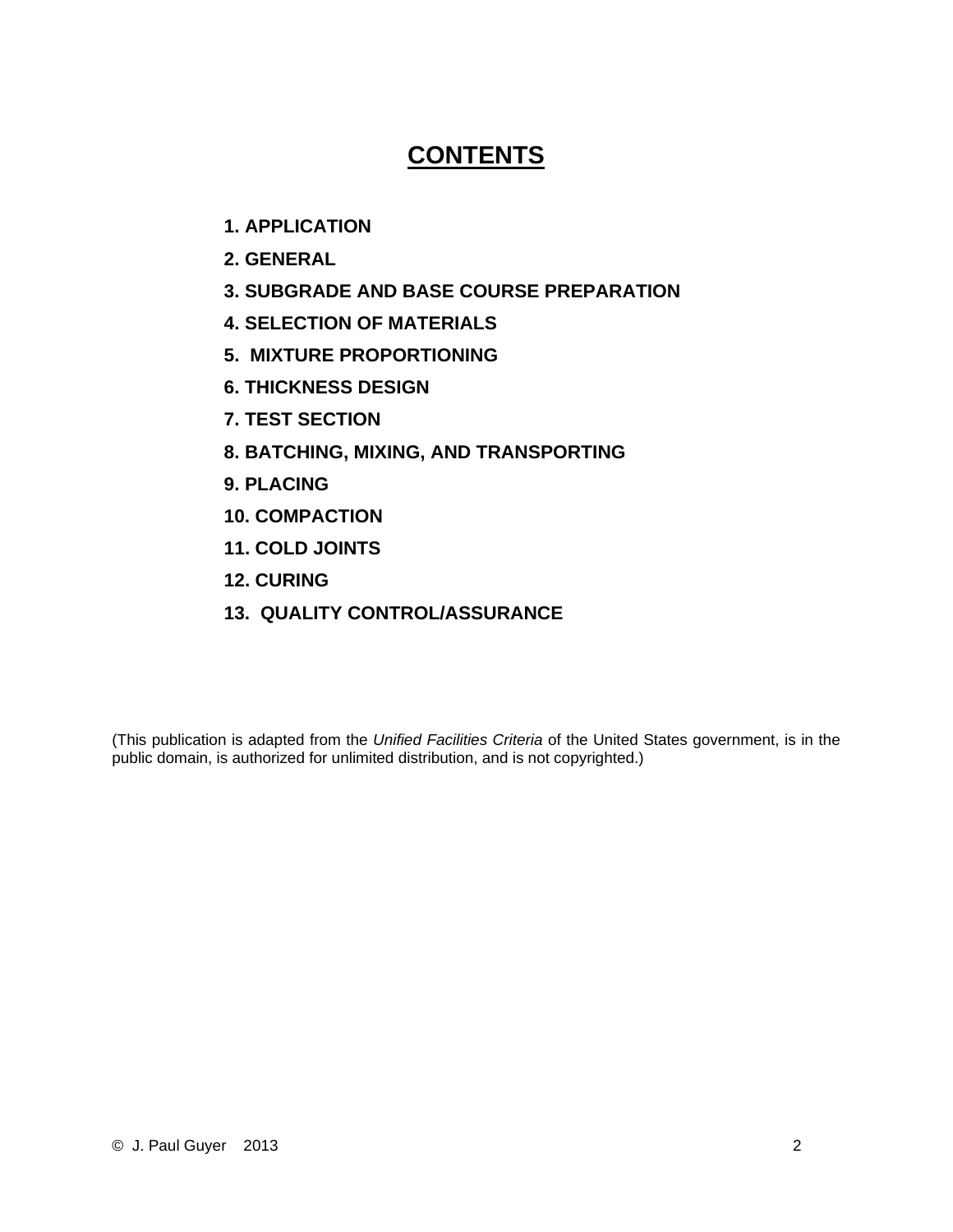**1. APPLICATION.** Procedures and criteria described here are applicable to the design and construction of roller-compacted concrete (RCC) pavement (RCCP).

**2. GENERAL.** Roller-compacted concrete pavement employs a concrete paving technology that involves laydown and compaction of a zero-slump concrete mixture using equipment similar to that used in placement and compaction of asphaltic concrete pavement. By using these construction techniques, the potential exists to save one-third or more of the cost of conventional concrete pavement. Although the concept and technology behind RCCP is relatively new, RCCP has already proven itself costeffective in several projects including log-sorting yards, port facilities, heavy equipment parking areas, tank trails, and haul roads.

**3. SUBGRADE AND BASE COURSE PREPARATION.** The subgrade and base course should conform to the requirements outlined in the professional literature. The freezethaw durability of RCCP is not fully understood yet, however, marginal performance has been observed in the laboratory. For this reason, in areas where the pavement or base course might be subjected to seasonal frost action, particular attention should be given to providing a base course that will adequately drain any water that infiltrates through the pavement or subgrade. The base course should provide sufficient support to permit full consolidation of the RCCP through its entire thickness upon compaction.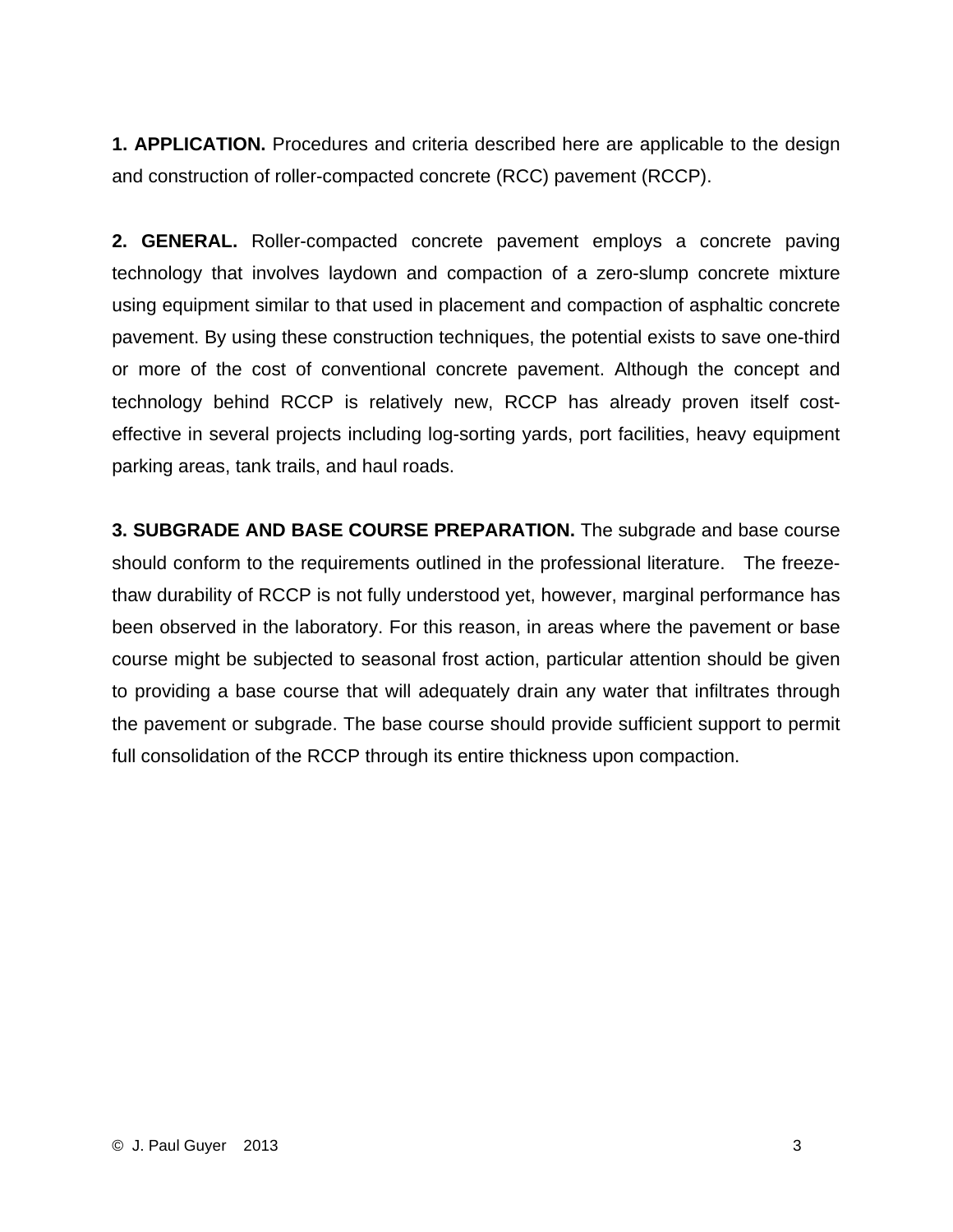## **4. SELECTION OF MATERIALS.**

**4.1 GENERAL.** One of the most important factors in determining the quality and economy of concrete is the selection of a suitable aggregate source. This is as true for RCC as for conventional concrete. Aggregate for RCC should be evaluated for quality and grading, and should comply with the provisions outlined below, with the exceptions noted in the following discussion.

**4.2 COARSE AGGREGATE.** The coarse aggregate may consist of crushed or uncrushed gravel, recycled concrete, crushed stone, or a combination thereof. The quality of coarse aggregate used to date in RCCP has generally complied with ASTM C 33, although satisfactory RCC maybe possible with coarse aggregate not meeting these requirements. Local state highway department coarse aggregate grading limits, for example, should generally be acceptable. A primary consideration should be that, regardless of the grading limits imposed, the grading of the aggregate delivered to the project site be relatively consistent throughout the production of RCC. This is an important factor in maintaining control of the workability of the concrete mixture. The nominal maximum aggregate size normally should not exceed 3/4 inch, particularly if pavement surface texture is a consideration. When aggregate larger than 3/4 inch is used, segregation and resulting rock pockets are likely to occur.

**4.3 FINE AGGREGATE.** The fine aggregate may consist of natural sand, manufactured sand, or a combination of the two, and should be composed of hard, durable particles. The fine aggregate quality should generally be based on the limits given in ASTM C 33 except that consideration should be given to relaxing the maximum 5.0 percent limit of material finer than the No. 200 sieve. The amount of material passing the No. 200 sieve has been increased in Canada to 8 percent of the total weight of aggregates with acceptable results. Sands with higher quantities of nonplastic silt particles maybe beneficial as mineral filler and may allow some reduction in the amount of cement required. However, mixtures made with fine aggregates having an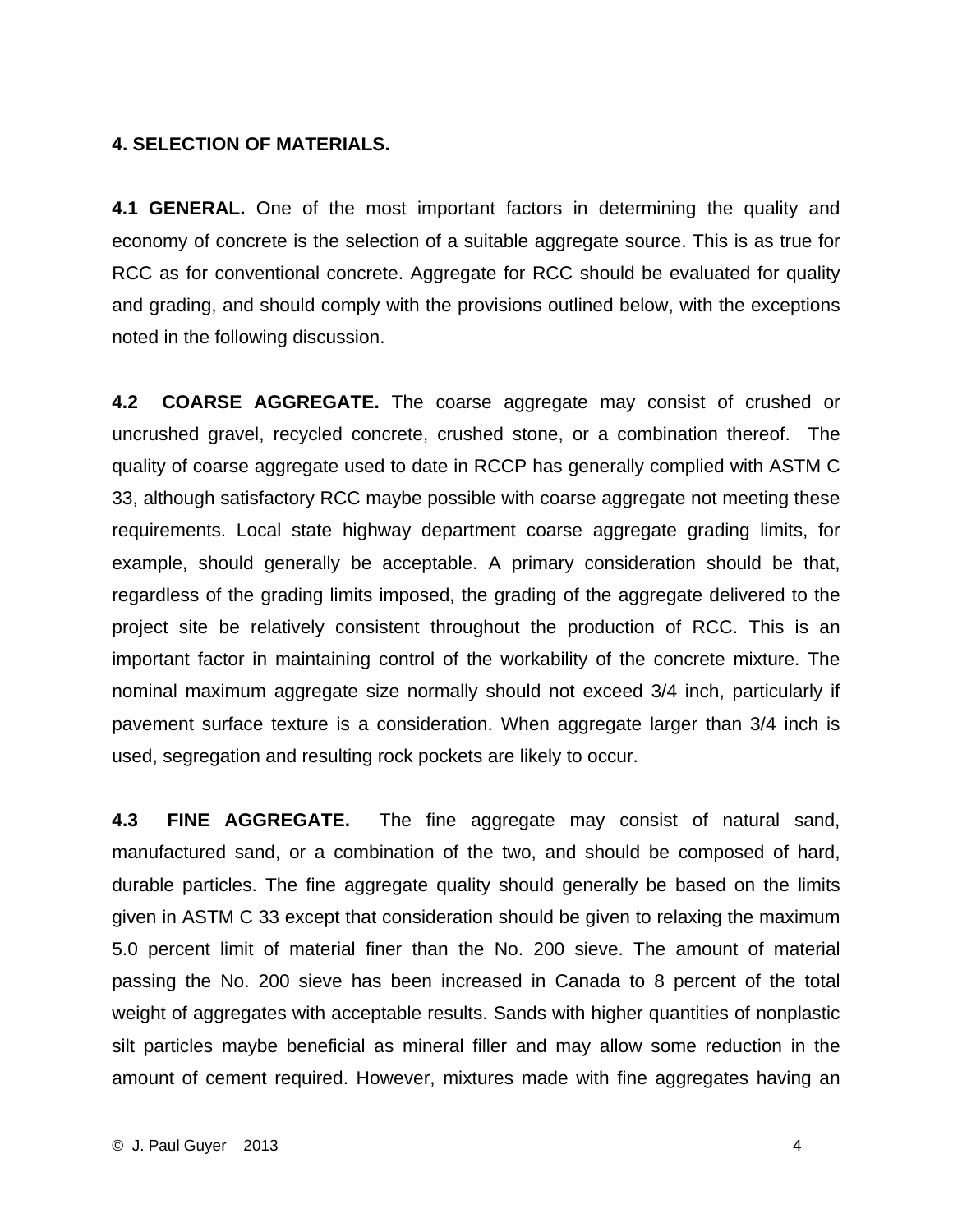excessive amount of clay may have a high water demand with attendant shrinkage, cracking, and reduced strength. Determination of the specific gravity and absorption of these sands with high quantities of fines should be made according to Note 3 in ASTM C 128.

**4.4 OTHER AGGREGATES.** Recent experience with RCC has shown that aggregate produced for uses other than portland cement concrete may also be successfully used as aggregate for RCC. Material produced for asphalt paving and base courses have both been used effectively as RCC aggregate. These materials typically have a higher percentage of fines passing the No. 200 sieve than conventional concrete aggregates and, as a result, may produce a "tighter" pavement surface texture. Because these aggregates range in size from 3/4 inch to the No. 200 sieve, control of the grading may be more difficult due to segregation. Therefore, careful attention must be directed toward stockpile formation and subsequent handling of a single size group aggregate.

**4.5 CEMENT.** Any available portland cement except for Type III portland cement, any blended hydraulic cement, or combination of portland cement with pozzolan or blended hydraulic cement with pozzolan should be investigated. If sulfate exposure is a problem, either Type II, Type V, or a moderate sulfate-resistant blended hydraulic cement should be used. The use of Type III portland cement will almost never be justified or practical for use in RCC due to shortened working times with this cement.

**4.6 ADMIXTURES.** A proper air-void system must be provided to prevent frost damage in concrete which freezes when critically saturated. Air-entraining admixtures have not proven to be effective in creating such air-void systems in RCC even when added at dosage rates 10 times that of conventional concrete. Therefore, to compensate for an inadequate air-void system, RCCP should have a low water-cement ratio, be fully compacted, and have a well draining base under the pavement. The low water-cement ratio and good compaction provide a material with a minimum amount of freezable water in the capillaries and has low permeability. As long as the RCCP is not critically saturated, it will not be damaged by freezing and thawing. Durability for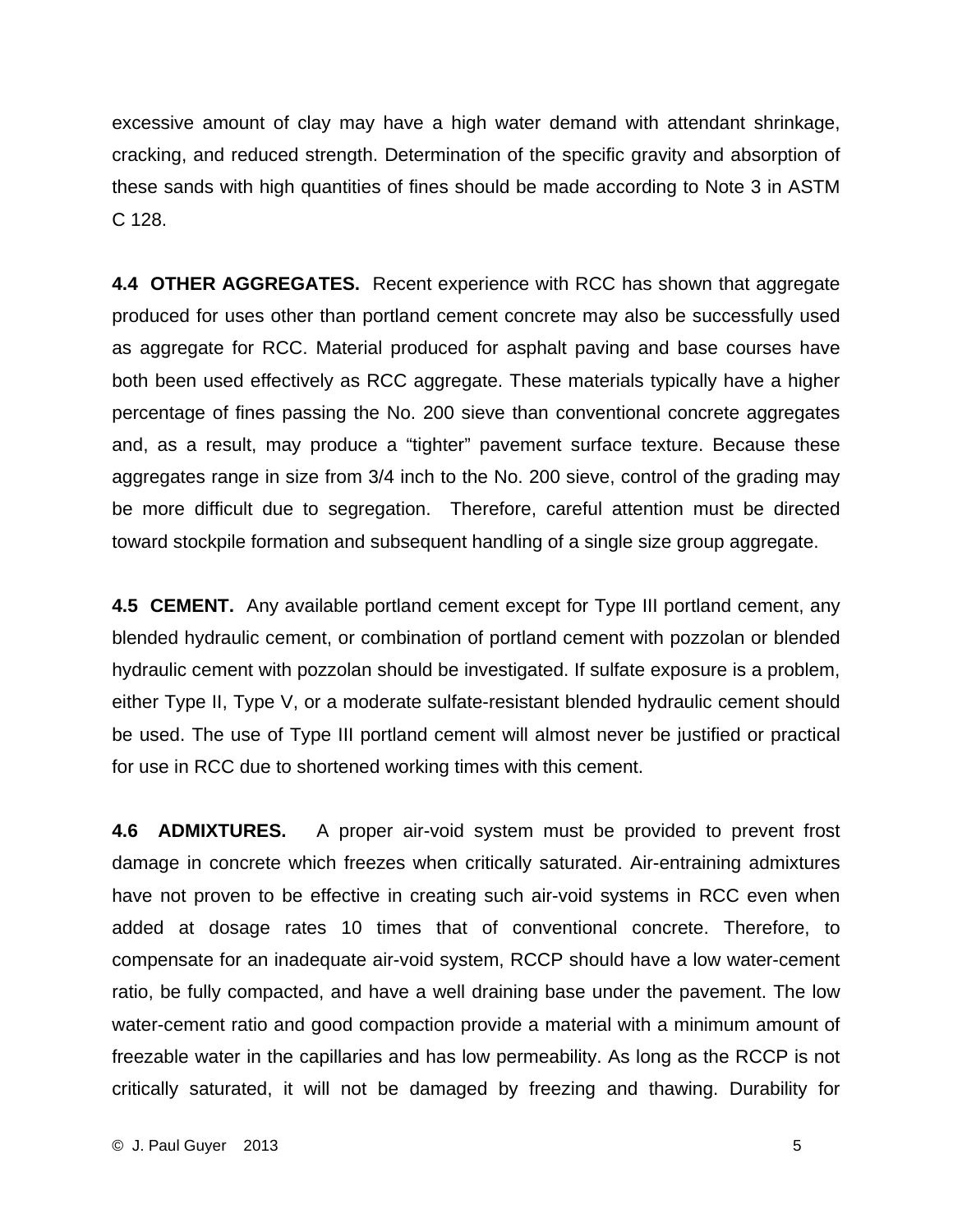resistance to freezing and thawing of RCCP is currently being investigated. Neither water-reducing nor retarding admixtures have been shown to improve the fresh properties of RCC in limited laboratory investigations. If the use of these admixtures is proposed, such use should be based on investigations which show them to produce benefits greater than their cost.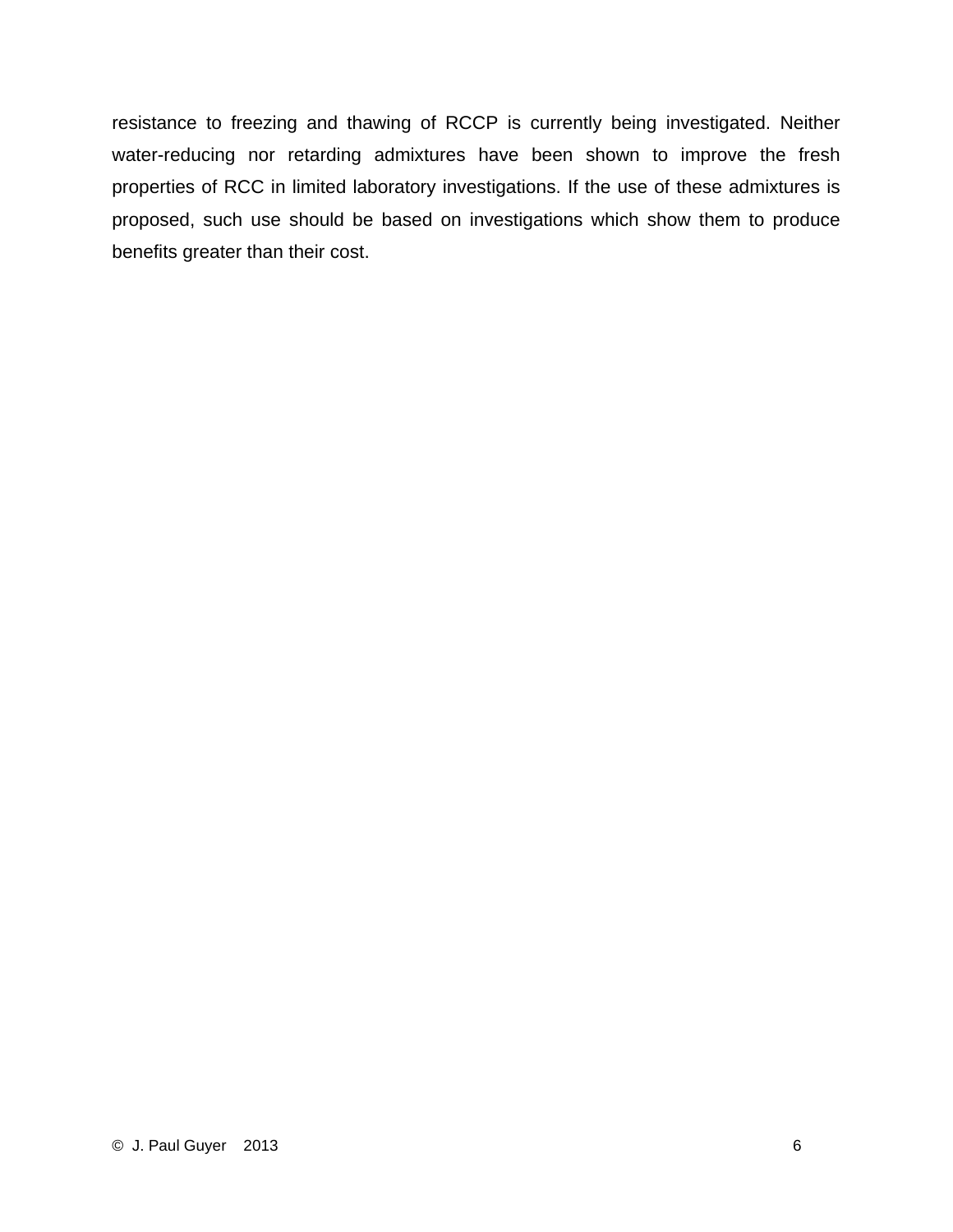### **5. MIXTURE PROPORTIONING.**

**5.1 GENERAL.** The basic mixture proportioning procedures and properties of conventional concrete and RCC are essentially the same; however, conventional concrete cannot be reproportioned for use as RCC by any single action such as: (1) altering proportions of the mortar and concrete aggregates, (2) reducing the water content, (3) changing the water-cement ratio, or (4) increasing the fine aggregate content. Differences in mixture proportioning procedures and properties are mainly due to the relatively dry consistency of the fresh RCC and the selected use of nonconventionally graded aggregates. The primary differences in the properties of RCC are: (1) RCC generally is not air entrained, (2) RCC has a lower water content, (3) RCC has a lower paste content, and (4) RCC generally requires a higher fine aggregate content to limit segregation. A number of methods have been used to proportion RCC including those found in ACI 211.3, ACI 207.5R, and ASTM D 558. The first two of these methods follow an approach similar to that used in proportioning conventional concrete. The third method treats the material as cement stabilized soils rather than concrete and establishes a relationship between moisture and the density obtained from a particular compactive effort.

**5.2 ACI 207.5R METHOD.** The primary consideration when using this method is proper selection of the ratio  $(P_v)$  of the air-free volume of paste  $(V_p)$  to the air-free volume of mortar  $(V_m)$ . This selection is based primarily upon the grading and particle shape of the fine aggregate. The  $P_v$  affects both the compactability of the mixture and the resulting surface texture of the pavement. Ratios of 0.36 to 0.41 have been found to be satisfactory for mixtures having nominal maximum size aggregate of 3/4 or 1-1/2 inch. The fraction of fine aggregate finer than the No. 200 sieve should be included in  $V_p$ when calculations are made using  $P_v$ .

**5.3 CONSISTENCY MEASUREMENTS.** Since RCC has no slump, an alternative means of measuring mixture consistency must be used. Two consistency measurement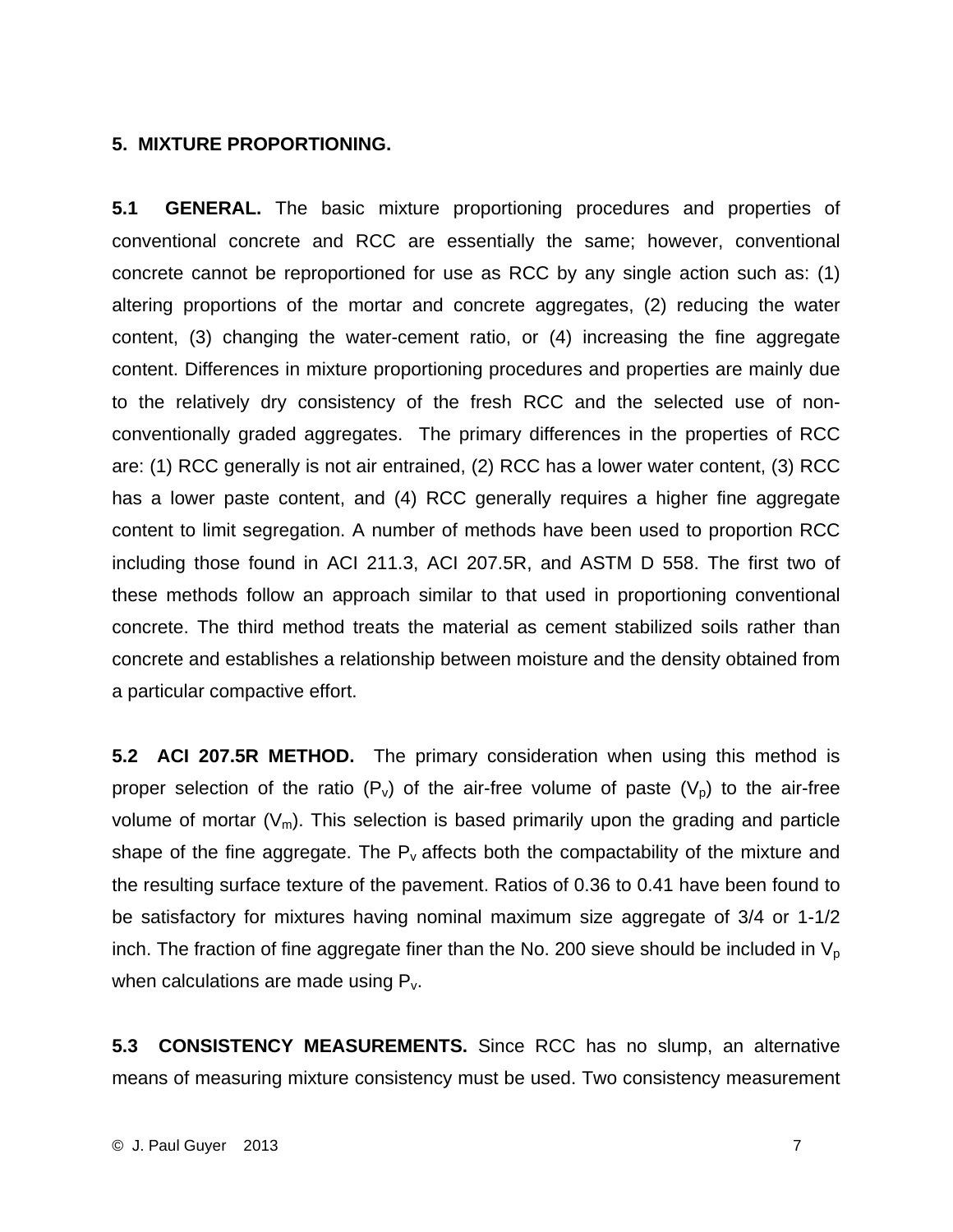methods have been used to date. One uses the Vebe apparatus as described in ACI 211.3, with the following modifications: (1) a 29-pound loose-filled sample is placed in the container and hand leveled, and (2) a total surcharge weight of 27.5 pounds is added. Consolidation is considered complete when mortar is visible around the bottom edge of the plastic surcharge disk. The second method follows the procedures generally described in ACI 207.5R. This method consists of measuring the time required to fully consolidate a sample of no-slump concrete by external vibration. Although both methods have been used successfully, the latter is more subjective and requires the use of a vibrating table having sufficient frequency and amplitude to fully consolidate the sample. Some commercially available tables have been found unsuitable without the use of a sample surcharge weight. A suggested minimum amplitude and frequency necessary to consolidate an RCC sample without using a surcharge weight are 0.0625 inch and 60 Hz, respectively.

**5.4 SAMPLE FABRICATION.** The strength of an RCC mixture is controlled primarily by the water-cement ratio and the degree of compaction attained. Most RCCP mixtures placed to date have had water-cement ratios ranging from 0.30 to 0.40. Laboratory strength determinations are made using fabricated flexural, compressive, and splitting tensile strength specimens. Conventional ASTM testing methods cannot be followed when fabricating these specimens due to the dry consistency of the concrete. The procedure being used is to fill cylinder molds in two layers and beam molds in a single layer, and consolidate each layer of concrete on a vibrating table. Vibration of each layer is continued until paste is discernible over the entire surface area. Use of a surcharge weight may be necessary to achieve this degree of consolidation. All specimens fabricated in the laboratory are to be cured according to ASTM C 192.

**5.5 STRENGTH RESULTS.** Test specimens fabricated and cured in the laboratory generally exhibit higher strengths than those cored or sawn from an RCCP. This is probably due to the higher unit weights normally obtained with the fabricated specimens and the more efficient laboratory moist curing. Laboratory test specimens generally have unit weights which are 98 to 99 percent of the theoretical (air-free) weight of the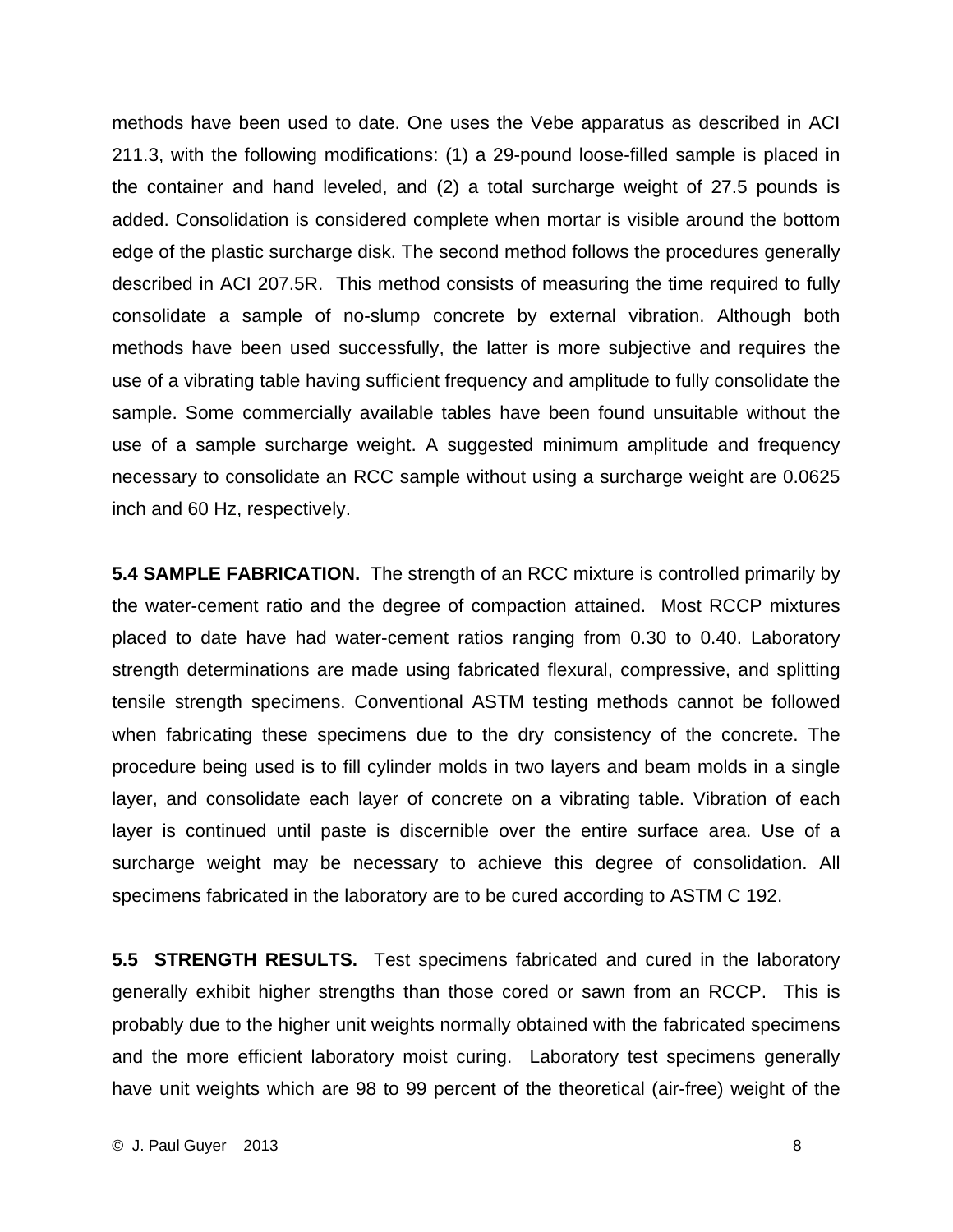mixture, while core samples taken from RCCP normally have unit weights ranging from 95 to 98 percent of the theoretical weight. Therefore, fabrication of a companion set of test specimens having the lowest relative density allowed by the contract specifications should be considered during the laboratory mixture proportioning studies.

**5.6 ASTM D 558 METHOD.** Studies are currently being conducted to determine whether a proportioning method similar to ASTM D 558 is viable for RCC. Such a method would produce the optimum moisture content necessary to obtain maximum density for a particular set of materials and compaction procedures. Previous tests indicate that the optimum moisture content obtained by Method 100 (CE 55) of MILSTD 621 may produce a mixture too wet to allow efficient operation of a vibratory roller.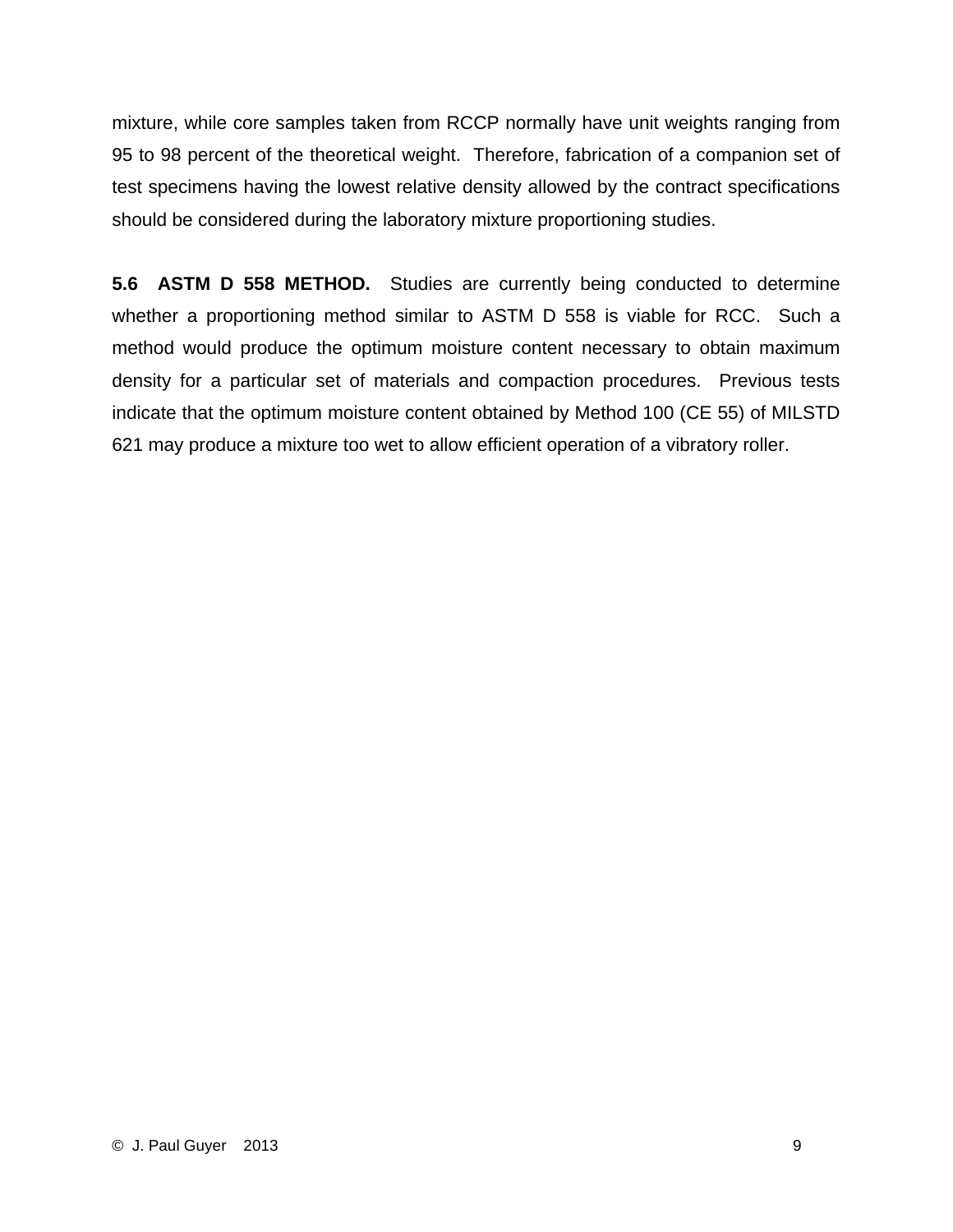### **6. THICKNESS DESIGN.**

**6.1 GENERAL.** The thickness design procedure for RCCP is the same as that used for conventional non-reinforced concrete pavements with no load transfer considered as outlined in the professional literature. Selected beams sawn from RCCP and tested for flexural strength indicate that the actual flexural strength of the pavement is 20 to 50 percent higher than the typical strength assumed in design for those pavements. This suggests that the thickness design for compacted RCCP should be modified based upon the 28-day strength of beams sawn from a test section constructed, using the same aggregate, cement, and construction procedure as planned for the entire work. However, until additional performance records and testing procedures are developed for RCCP, conventional pavement thickness design will be used.

**6.2 LIFT THICKNESS.** The maximum thickness of a lift of RCCP is governed by the ability of the pavers to place the RCCP in a smooth and continuous fashion. This maximum uncompacted thickness is usually 10 to 12 inches. The maximum uncompacted thickness can be approximated by multiplying the design thickness by 1.25, thus accounting for the reduction in thickness due to compaction. The minimum thickness of any lift should be 4 inches.

**6.3 TWO-LIFT CONSTRUCTION.** If the total uncompacted thickness exceeds the capacity of the paver, the RCCP should be placed in two or more lifts, thus creating a horizontal joint (or horizontal plane between the layers) in the RCCP. Sufficient bond develops at a fresh horizontal joint in RCCP (top lift placed within 1 hour of bottom lift) to allow the use of a monolithic thickness design. If the top lift is not placed within 1 hour of the bottom lift, the thickness should be designed as a rigid overlay of a rigid base pavement. The surface of the lower lift should be kept moist and clean until the upper lift is placed, and the upper lift should be placed and compacted within 1 hour of compacting the lower lift to ensure that a bond between lifts is formed. In two-lift construction, the uncompacted thickness of the first lift should be two-thirds the total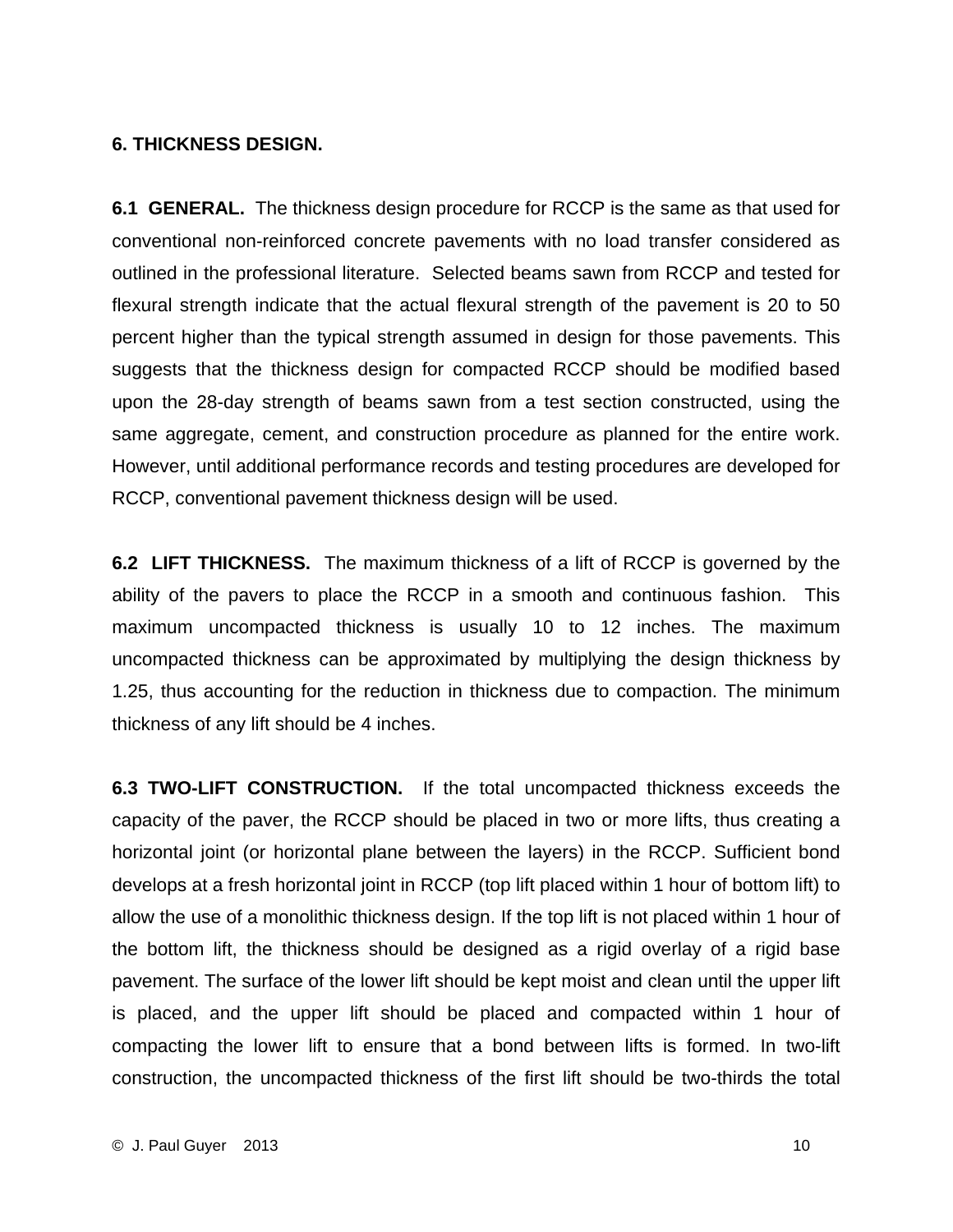uncompacted height of the RCCP (or the maximum lift thickness the paver can handle, whichever is smaller). The thinner section in the upper lift aids in creating a smoother final surface, and because of the smaller volume of material, allows the paver placing the second lift to move quicker than and follow closer behind the paver placing the first lift. Multiple lifts will be necessary if the total uncompacted thickness of the RCCP is greater than twice the maximum lift capacity of the paver.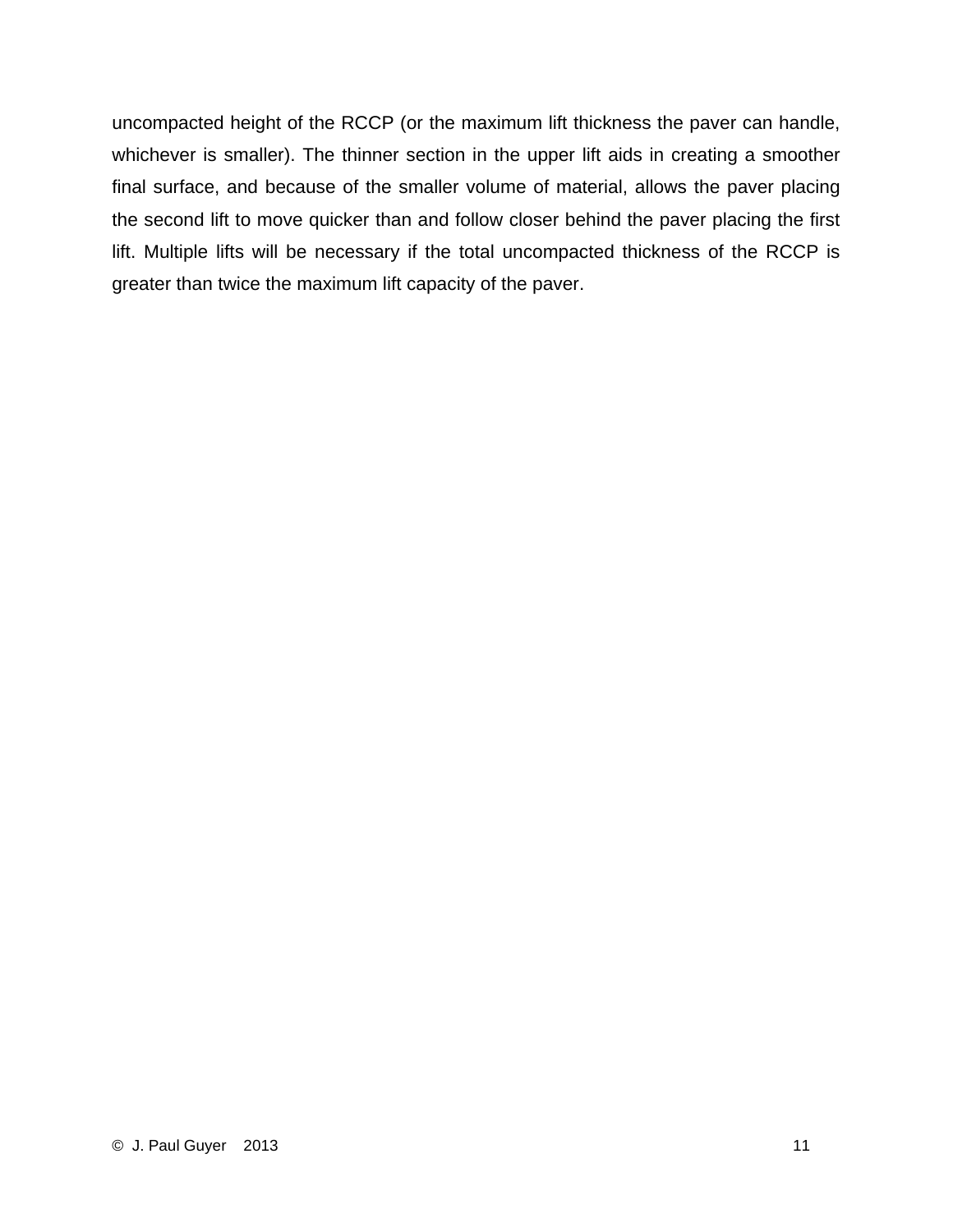### **7. TEST SECTION.**

**7.1 GENERAL.** A test section should be constructed to determine the ability of the contractor to mix, haul, place, compact, and cure RCCP. The test section should be constructed at least one month prior to the construction of the RCCP at a location near the job site. The test section should be large enough to establish the rolling pattern for the vibratory and finish rollers, the correlation between laboratory and nuclear gage densities, and the correlation between the number of passes and relative density. The test section should contain both longitudinal and transverse cold joints and a fresh joint. A suggested minimum size is three 12- to 14-foot-wide lanes, each 150 feet long, with one and one-half lanes placed the first day and the rest placed the next day (see Fig. 1).



Figure 1 Typical layout for RCCP test section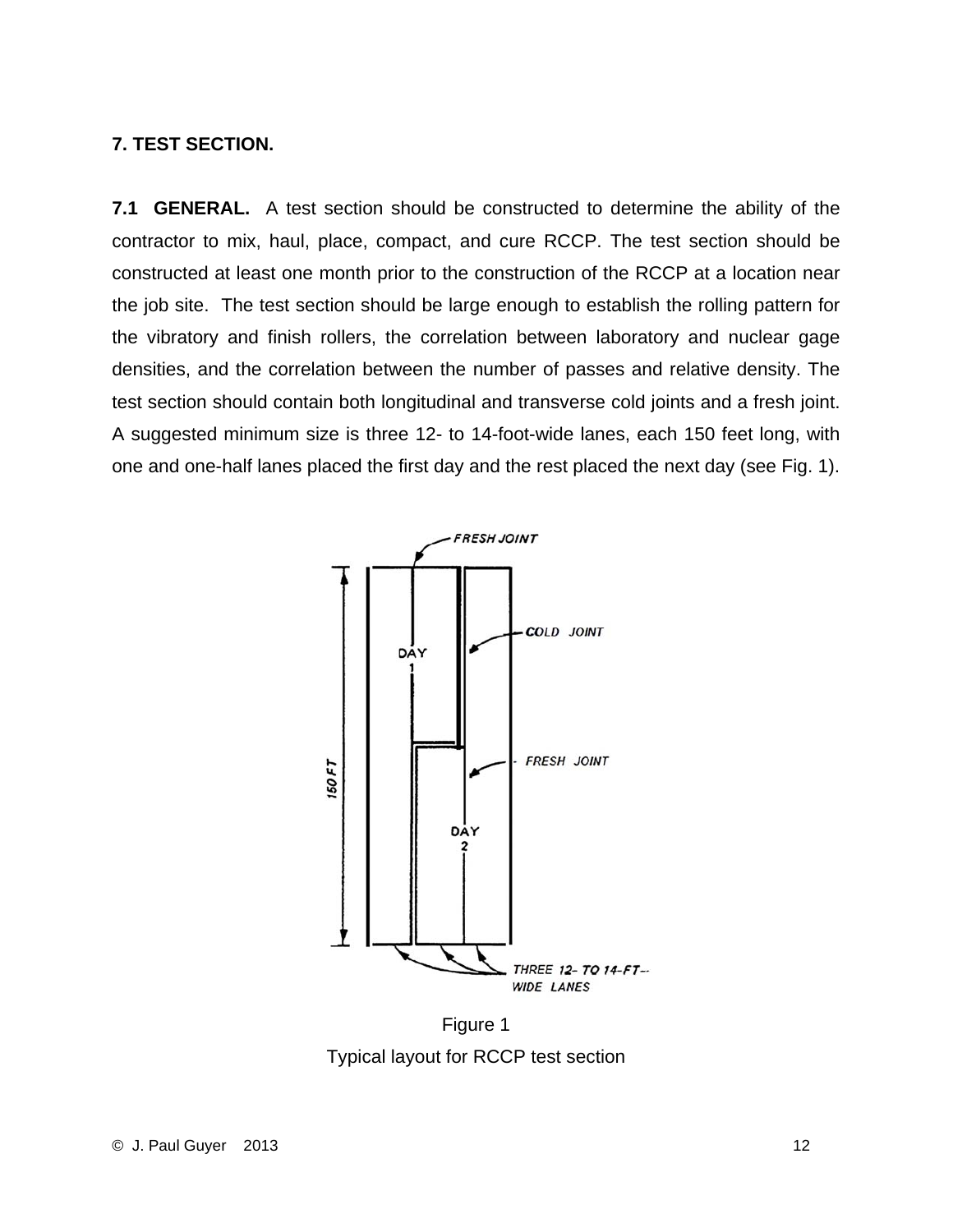**7.2 OPTIMUM NUMBER OF ROLLING PASSES.** During the test strip construction, a nuclear gage operated in the direct transmission mode and standardized with a calibration block should be used to determine the optimum number of passes with the vibratory roller to reach maximum density. The density should be measured by inserting the nuclear gage probe into the same hole after each pass of the vibratory roller. The hole should be made with an instrument specifically designed for this purpose, and should be formed using the same method throughout the test section and main construction. This rolling and measuring procedure should be continued until there is less than a 1 percent change in successive readings. These data may be used in conjunction with correlation between the nuclear gage and the laboratory density to determine the minimum number of passes needed to achieve or slightly exceed the specified density in the RCCP construction. However, a minimum of four vibratory passes should be used, and this minimum will probably prevail in most cases.

**7.3 NUCLEAR GAGE/LABORATORY DENSITY CORRELATION.** After a reasonable estimate is made of the optimum number of passes needed for compaction, a correlation between the value of in situ RCCP density as measured with the nuclear gage and the value obtained by weighing a sample of the RCCP in air and water should also be determined. This should be accomplished by measuring the final compacted density (after four or more passes with the vibratory roller) in 10 locations with the nuclear gage, which has been standardized with a calibration block. The measurement should be made by inserting the probe the full depth of the lane. Then, at 7 days, a pair of cores should be taken on either side of the remaining nuclear gage holes (within a 1 to 3-foot radius from the hole) and the density of the cores measured in the laboratory by weighing them in air and water. For each of the 10 holes, the average of the pair of the laboratory densities should be compared with their corresponding nuclear gage density, and a constant relationship between the nuclear gage and laboratory densities developed by averaging the algebraic differences in these readings. This difference should be combined with future field readings to obtain an adjusted reading which can be compared to the specified density. In the past a specified density of 96 percent of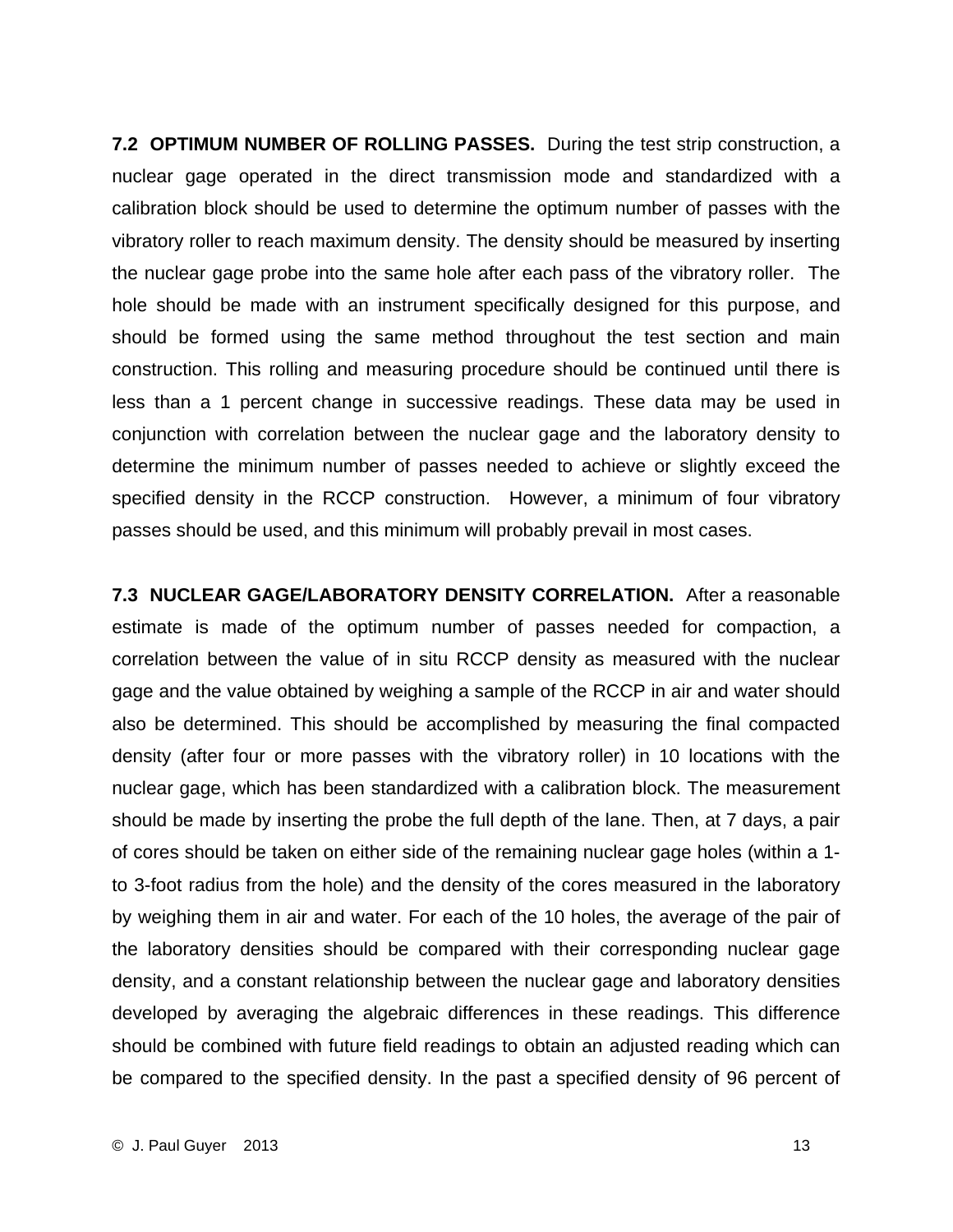theoretical weight as defined in ASTM C 138 has been achieved. If the adjusted nuclear gage density is less than the specified density, additional passes should be made on the fresh RCCP until the specified density is reached. Two nuclear density gages should be calibrated (using the same holes) during the test section construction so that an extra one is available during final construction.

**7.4 STRENGTH TESTS.** Ten cores and beams should be taken from the test section after 28 days to determine a correlation between flexural strength and splitting tensile strength and/or compressive strength of the RCCP. This reduces the amount of sawing necessary to obtain samples during further construction. Although both the splitting tensile and compressive strength data would be useful for historical reference, only one of these tests is needed for quality control testing of the RCCP construction. After the correlation is determined, the appropriate splitting tensile and/or compressive strength that correlates to the specified design flexural strength should be used in any further quality control testing.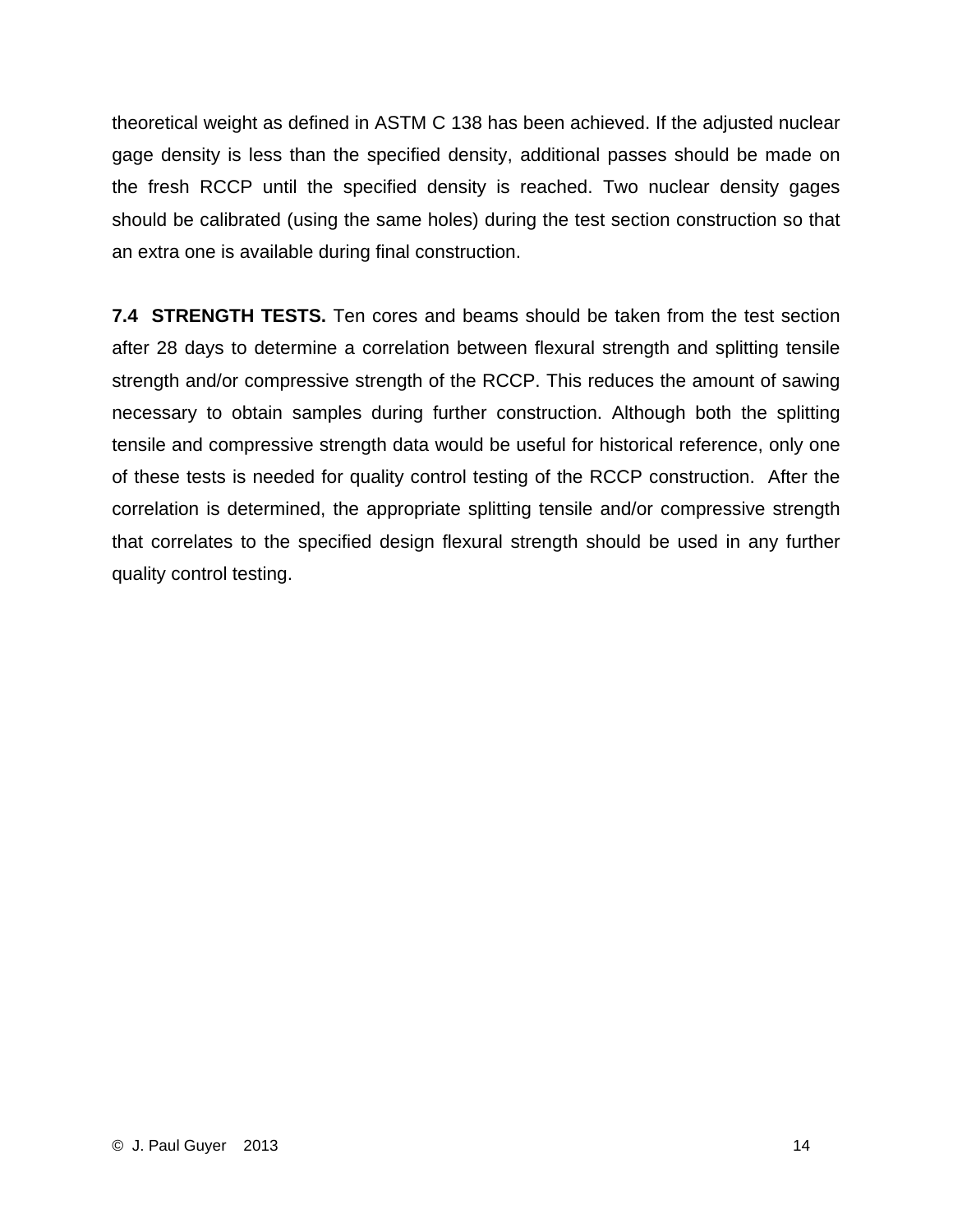**8. BATCHING, MIXING, AND TRANSPORTING.** RCCP needs a vigorous mixing action to disperse the relatively small amount of water evenly throughout the matrix. This action has been best achieved by using a twin-shaft pugmill mixer commonly used in asphaltic concrete mixing. Batching of the concrete may be accomplished successfully in either a continuous mixing or a weigh-batch asphalt plant. The continuous mixing plant is recommended for batching RCC because it is easier to transport to the site, takes less time to set up, and has a greater output capacity than the weigh-batch plant. The weigh-batch plant allows more accurate control over the proportions of material in each batch, but generally does not have enough output capacity for larger paving jobs. The output of the plant should be such that the smooth, continuous operation of the paver(s) is not interrupted, and for all but the smallest jobs (1,000 square yards or smaller), the capacity of the plant should be no less than 250 tons per hour. The output (or production) of the plant should not be greater than the laydown capacity of the paver(s) nor greater than the rolling capacity of the rollers. The plant should be located as close as possible to the paving site, but in no case should the haul time between the batch plant and the paver(s) exceed 15 minutes. The RCC should be hauled from the mixer to the paver(s) in dump trucks. These trucks should be equipped with protective covers to guard against adverse environmental effects on the RCC, such as rain, or extreme cold or heat. The truck should dump the concrete directly into the paver hopper.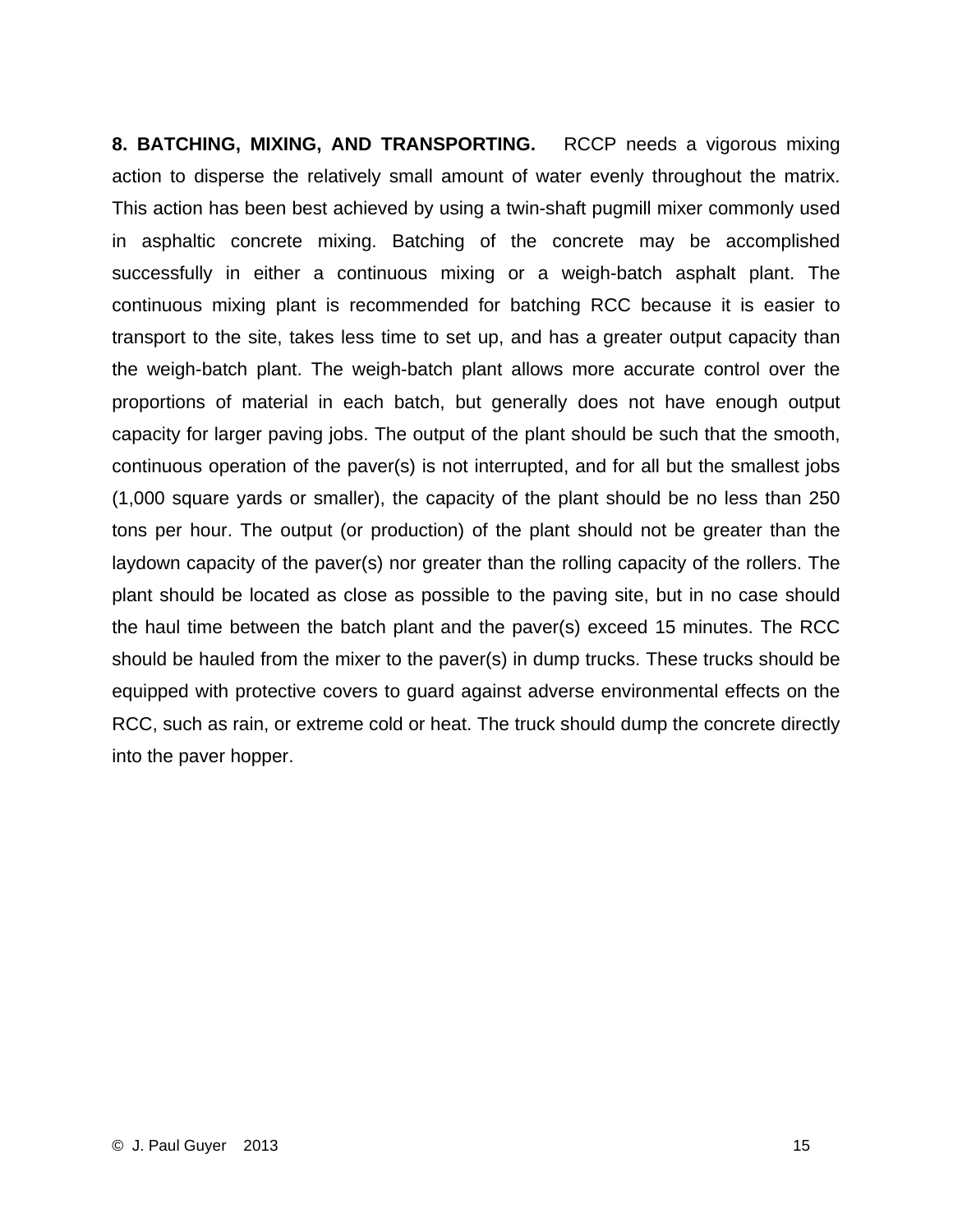**9. PLACING.** For most pavement applications, RCCP should be placed with an asphalt paver or similar equipment. The paver should be equipped with automatic grade-control devices such as a traveling ski or electronic stringline grade-control device. A paver having a vibratory screed or one equipped with a tamping bar is recommended to provide a satisfactory surface texture and some initial compaction when the RCCP is placed. Necessary adjustments on the paver to handle the RCC include enlarging the feeding gates between the feed hopper and screed to accommodate the large volume of stiff material moving through the paver, and adjusting the spreading screws in front of the screed to insure that the RCC is spread uniformly across the width of the paving lane. Care should be taken to keep the paver hopper from becoming empty to prevent any gaps or other discontinuities from forming in the pavement. The concrete should be placed and compacted within 45 minutes after water has been added to the batch. When paving adjacent lanes, the new concrete should be placed within 90 minutes of placing the first lane (forming a "fresh" joint), unless procedures for cold joint construction are followed. The height of the screed should be set even with the uncompacted height of the adjacent lane, thus allowing simultaneous compaction of the edges of the adjacent lanes into a fresh joint. When paving rectangular section, paving should be in the short direction in order to minimize the length and number of cold longitudinal and transverse joints. Two or more pavers operating in echelon may reduce the number of cold joints by one half or greater, and are especially recommended in road construction where the entire width of the road can be placed at the same time.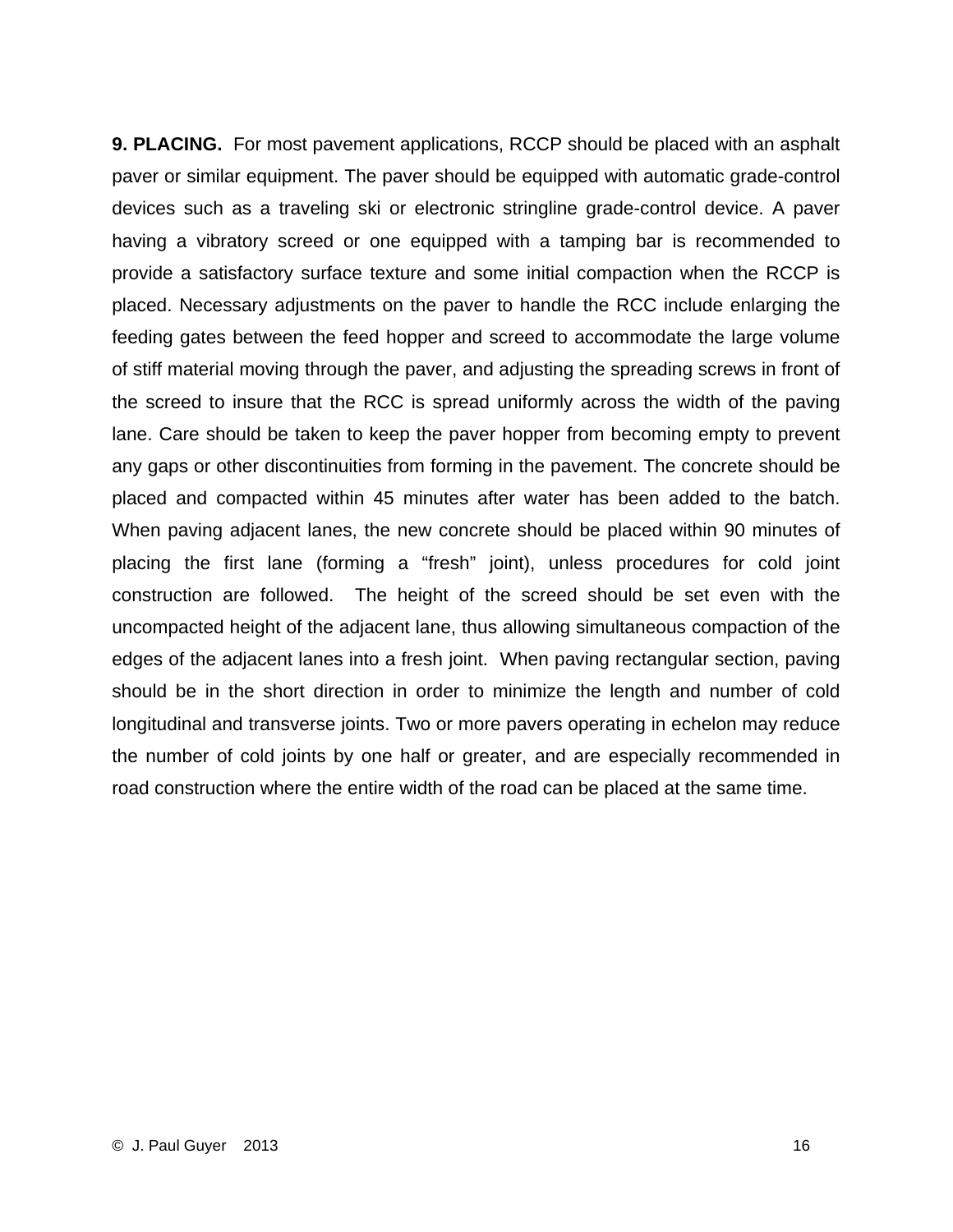#### **10. COMPACTION.**

**10.1 GENERAL.** RCCP is best compacted with a dual-drum (10-ton static weight) vibratory roller making four or more passes over the surface to achieve the design density (one back-and-forth motion is two passes). Table 1 describes vibratory rollers that have been used on five recent RCCP projects. To achieve a higher quality pavement, the primary compaction should be followed with two or more passes of a 20 ton pneumatic-tired roller (90 psi minimum tire pressure) to close up any surface voids or cracks. The use of a dual-drum static (nonvibratory) roller may be required to remove any roller marks left by the vibratory or pneumatic-tired roller. A single-drum (10-ton) vibratory roller has been used successfully to compact RCCP, but may require the use of a pneumatic-tired or dual-drum static roller to remove tire marks.

**10.2 PROPER TIME FOR ROLLING.** Ideally, the consistency of the RCCP when placed should be such that it may be compacted immediately after placement without undue displacement of the RCCP. However, no more than 10 minutes should pass between placing and the beginning of the rolling procedure. The rolling should be completed within 45 minutes of the time that water was added at the mixing plant. A good indication that the RCCP is ready for compaction is found by making one or two static passes on the RCCP within 1 foot of the edge of the lane before vibrating begins and observing the material during these two passes to ensure that undue displacement does not occur. If the RCCP is too wet or too dry for compaction upon placing, the water content should be adjusted at the plant. Only minor changes in water content from the design mix should be made; otherwise, a new mix design may be needed. With practice, the roller operator should be able to tell whether the consistency of the RCCP is satisfactory for compaction.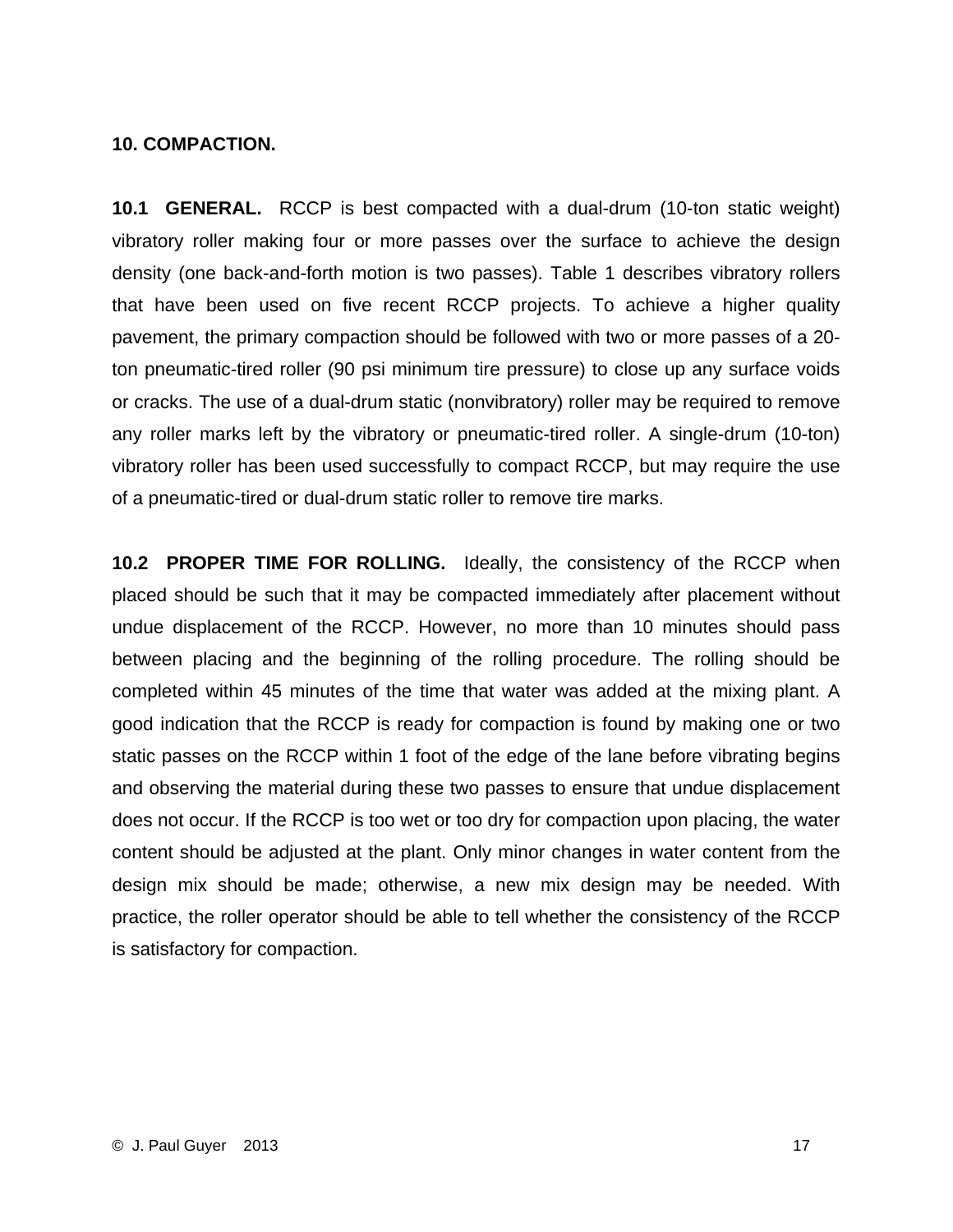| Job                                  | Construction<br>Date | Type Roller                    | Shipping<br>Weight<br>1b | Static<br>Drum<br>Weight<br>1 <sub>b</sub> | Drum<br>Width<br>In. | Weight/<br>in. width<br>1b/10. | Frequency<br>Range<br>vibrational<br>min | Amplitude<br>Range<br>in. | Maximum<br>Compacted<br>Life<br>Thickness<br>in. |
|--------------------------------------|----------------------|--------------------------------|--------------------------|--------------------------------------------|----------------------|--------------------------------|------------------------------------------|---------------------------|--------------------------------------------------|
| Ft. Stewart, CA                      | <b>July 1983</b>     | Tanpo RS-28<br>(Single drum)   | 18,750                   | 10,750                                     | 84,0                 | 128.0                          | 1.100<br>1,500                           | 0.063                     | 10.0                                             |
| Ft. Hood, TX                         | July 1984            | Tanpo RS-188A<br>(Double drum) | 30,750                   | 16,000                                     | 84.0                 | 190.5                          | 2,200                                    | 0.029<br>0.016            | 10.5                                             |
| Ft. Lewis. WA                        | Nov 1984             | Tanpo RS-28A<br>(Single drum)  | 19,250                   | 11,300                                     | 84.0                 | 134.5                          | 1.500<br>1,700                           | 0.020<br>0.061            | 8.5                                              |
| Port of Tacoma,<br>WA                | April 1985           | Dynapac CC50A<br>(Double drum) | 31,385                   | 15,692                                     | 84.0                 | 186.8                          | 2,400                                    | 0.016<br>0.032            | 9.0                                              |
| Portland<br>International<br>Airport | Aug 1985             | ABG Puna 168A<br>(Single drum) | 16,755                   | 7,275                                      | 65                   | 111.9                          | 2,000<br>3,000                           | 0.075<br>0.029            | 7.0                                              |

| able |  |
|------|--|
|------|--|

Vibratory rollers used in RCCP construction

**10.3 ROLLING PATTERN.** After making the static passes, the vibratory roller should make four vibratory passes on the RCCP using the following pattern: two passes on the exterior edge of the first paving lane (the perimeter of the parking area or the edge of a road) so that the rolling wheel extends over the edge of the pavement 1 to 2 inches (done to "confine" the RCCP to help prevent excessive lateral displacement of the lane upon further rolling), followed by two passes within 12 to 18 inches of the interior edge. This will leave an uncompacted edge to set the height of the screed for an adjacent lane, and allows both lanes of the fresh joint to be compacted simultaneously. Any remaining uncompacted material in the center of the lane should be compacted with two passes of the roller. This pattern should be repeated once to make a total of four passes on the lane, or more if the specified density is not achieved (see Fig. 2). If the interior edge will be used to form a cold joint, it should be rolled exactly as the exterior edge was rolled, taking care to maintain a level surface at the joint and not round the edge. When the adjacent lane is placed, two passes should be made about 12 to 18 inches from the outer edge of the lane (again, to confine the concrete) followed by two passes on the fresh joint. The first two passes should extend 1 to 2 inches over the outer edge of this adjacent lane if the lane will form an outer edge of the completed pavement. Any remaining uncompacted material in the lane should be rolled with two passes of the roller. This pattern should be repeated to make a total of four passes over the RCCP.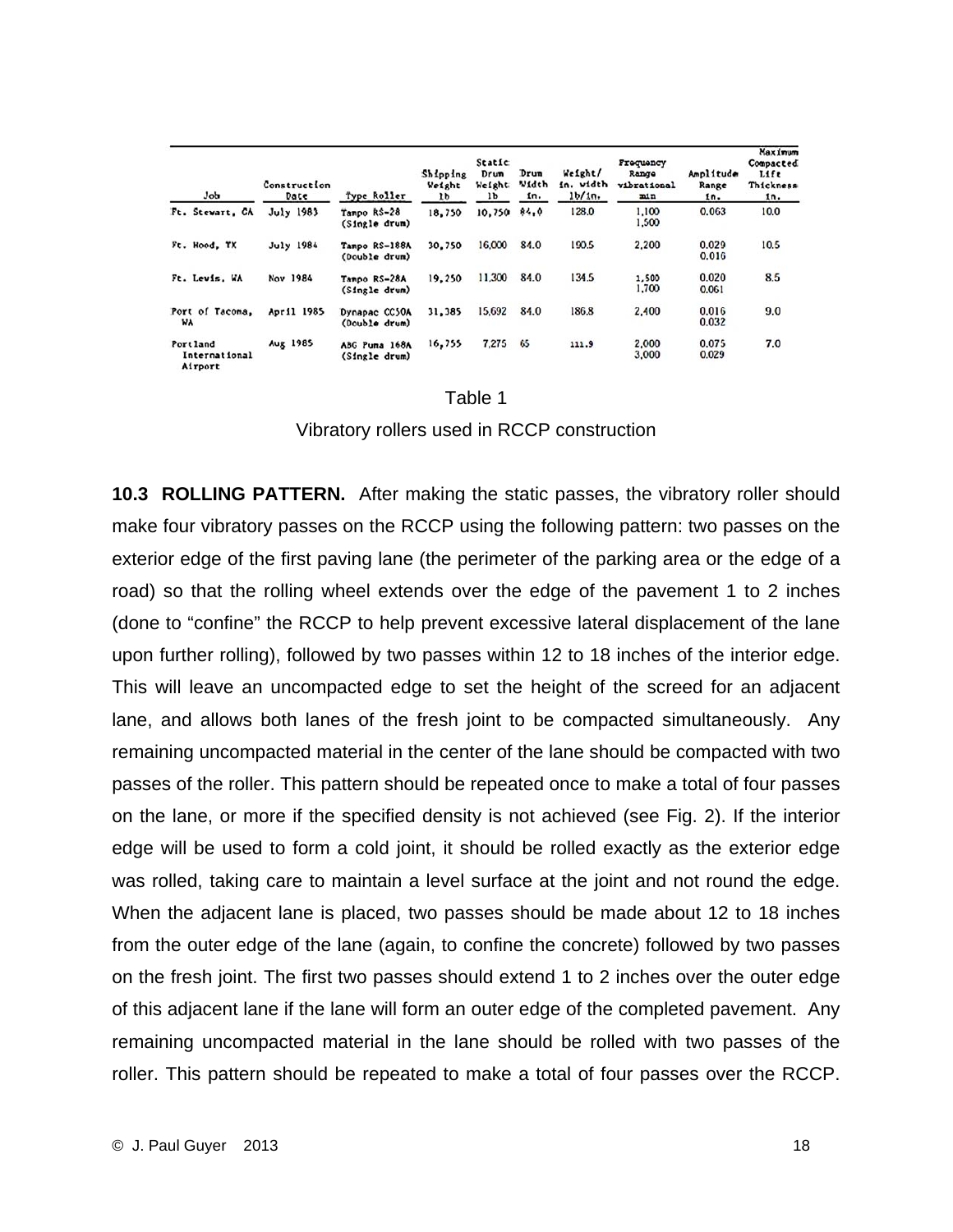Additional passes may be necessary along the fresh joint to ensure smoothness and density across the joint (see Fig. 3).



Figure 2 Compaction of first paving lane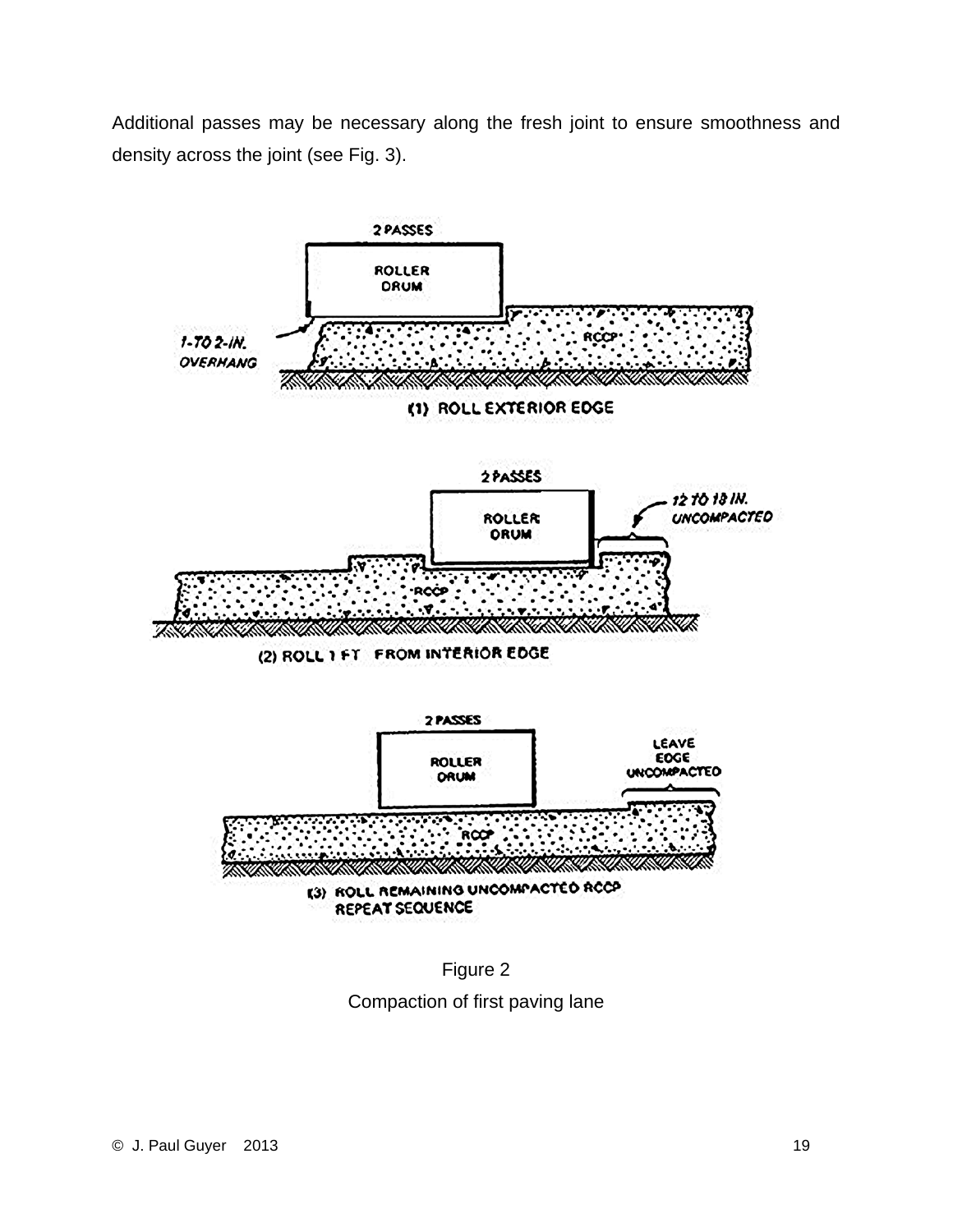



**10.4 COMPACTING THE END OF A LANE.** When the end of a lane is reached, the roller should roll off the end of the lane, rounding off the end in the process. This rounded end should be trimmed with a motor grader or with shovels to form a vertical face through the entire depth of the pavement. An alternative method involves confining the uncompacted end of the lane with a crosstie or beam anchored to the base course, thereby forming a vertical face at the end of the lane after compaction.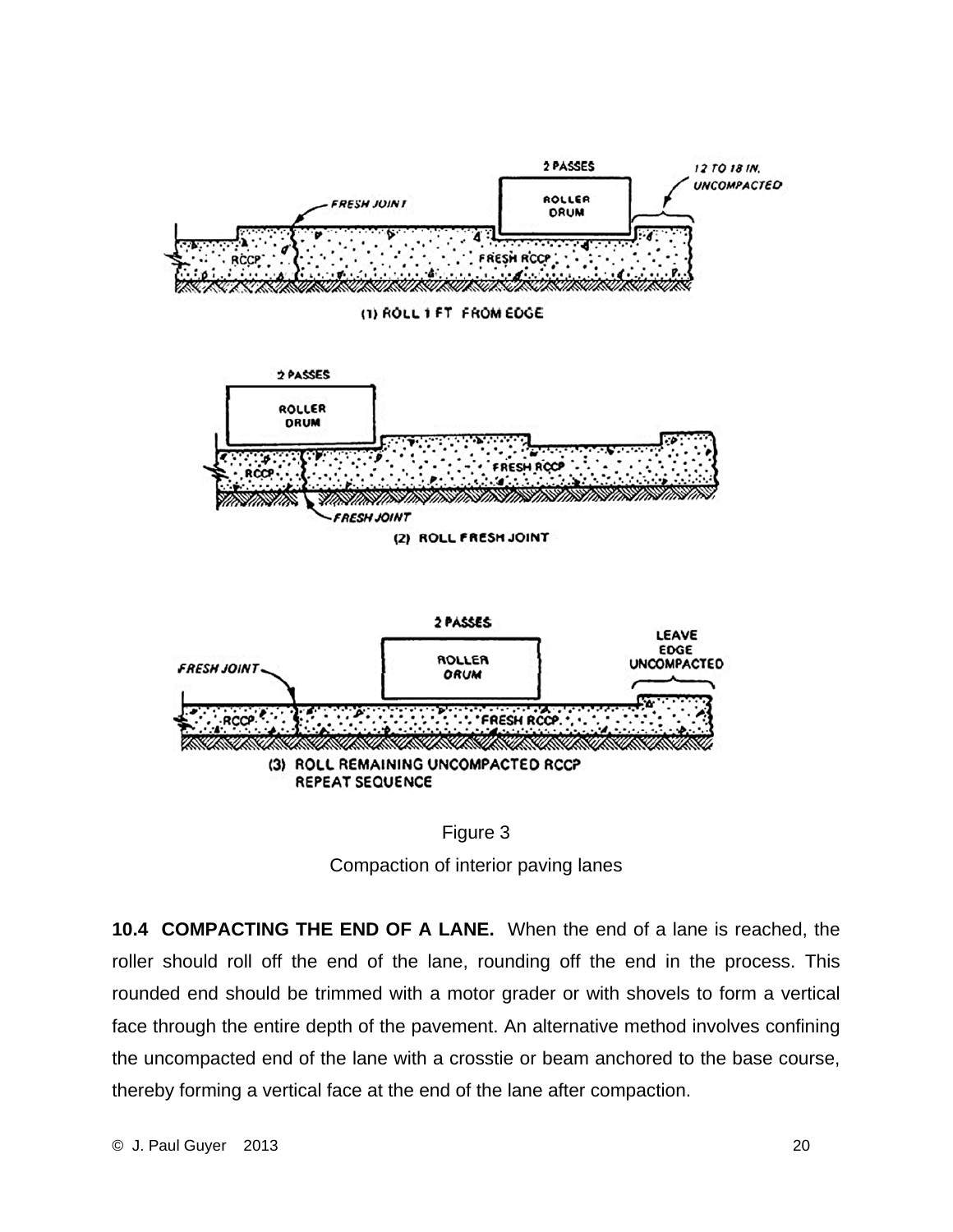**10.5 PROPER ROLLER OPERATION.** During the course of the vibratory compaction, the roller should never stop on the pavement in the vibratory mode. Instead, the vibrator should be turned on only after the roller is in motion and should be turned off several feet before the roller stops moving. The stopping points of successive rolling passes should be staggered to avoid forming a depression in the RCCP surface. The roller should be operated at the proper speed, amplitude, and frequency to achieve optimum compaction. The best compaction will probably occur at a high amplitude and low frequency (because of the thick lifts) and at a speed not exceeding 2 miles per hour.

**10.6 FINISH ROLLING.** The vibratory compaction should be followed immediately with two or more passes of the pneumatic-tired roller so that the surface voids and fissures close to form a tight surface texture. This rolling may be followed by a light dual-drum roller to remove any roller marks on the surface, but this will probably not be necessary. It is very important that all exposed surfaces of the RCCP be kept moist with a light water spray after the rolling process until the curing procedure is implemented.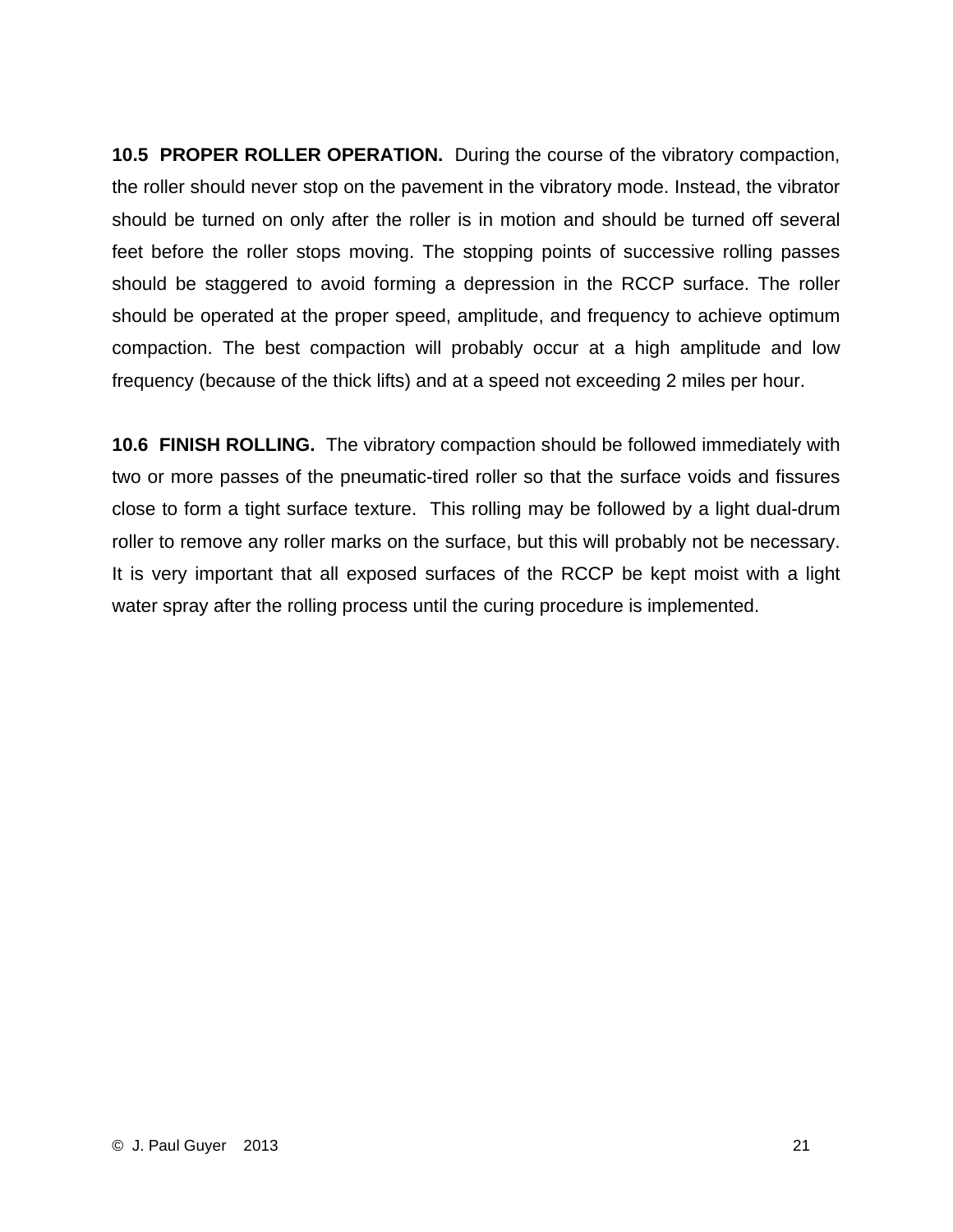#### **11. COLD JOINTS.**

**11.1 GENERAL.** A cold joint in RCCP is analogous to a construction joint in conventional concrete pavement. It is formed between two adjacent lanes of RCCP when the first lane has hardened to such an extent that the uncompacted edge cannot be consolidated with the fresher second lane. This happens when there is some time delay between placement of adjacent lanes such as at the end of the day's construction. This hardening may take from one to several hours depending on properties of the concrete and environmental conditions. Nevertheless, the adjacent lane should be placed against the first lane within 90 minutes or be considered a cold joint.

**11.2 COLD JOINT CONSTRUCTION.** Before placing fresh concrete against hardened in-place pavement to form a longitudinal cold joint, the edge of the in-place pavement should be trimmed back to sound concrete to form a vertical face along the edge. This vertical face should be dampened before the placement of the fresh lane begins. The height of the screed should be set to an elevation approximately 25 percent higher than the desired thickness of the compacted concrete. The screed should overlap the edge of the hardened concrete lane 2 or 3 inches. The excess fresh concrete should be pushed back to the edge of the fresh concrete lane with rakes or lutes and rounded off so that a minimal amount of fresh material is left on the surface of the hardened concrete after compaction. The loose material should not be broadcast over the area to be compacted; this may leave a rough surface texture after rolling. The edge of the fresh lane adjacent to the hardened concrete should be rolled first, with about 1 foot of the roller on the fresh concrete, to form a smooth longitudinal joint (see Fig. 4). Transverse cold joints are constructed in a similar manner. After cutting back the rounded-off edge and wetting the vertical face, the paver is backed into place and the screed set to the proper elevation using shims sitting on top of the hardened concrete. The excess material should be pushed back as mentioned before, and a static pass made in the transverse direction across the first 1 foot of the freshly placed lane. The joint should be carefully rolled to ensure a smooth transition across the joint.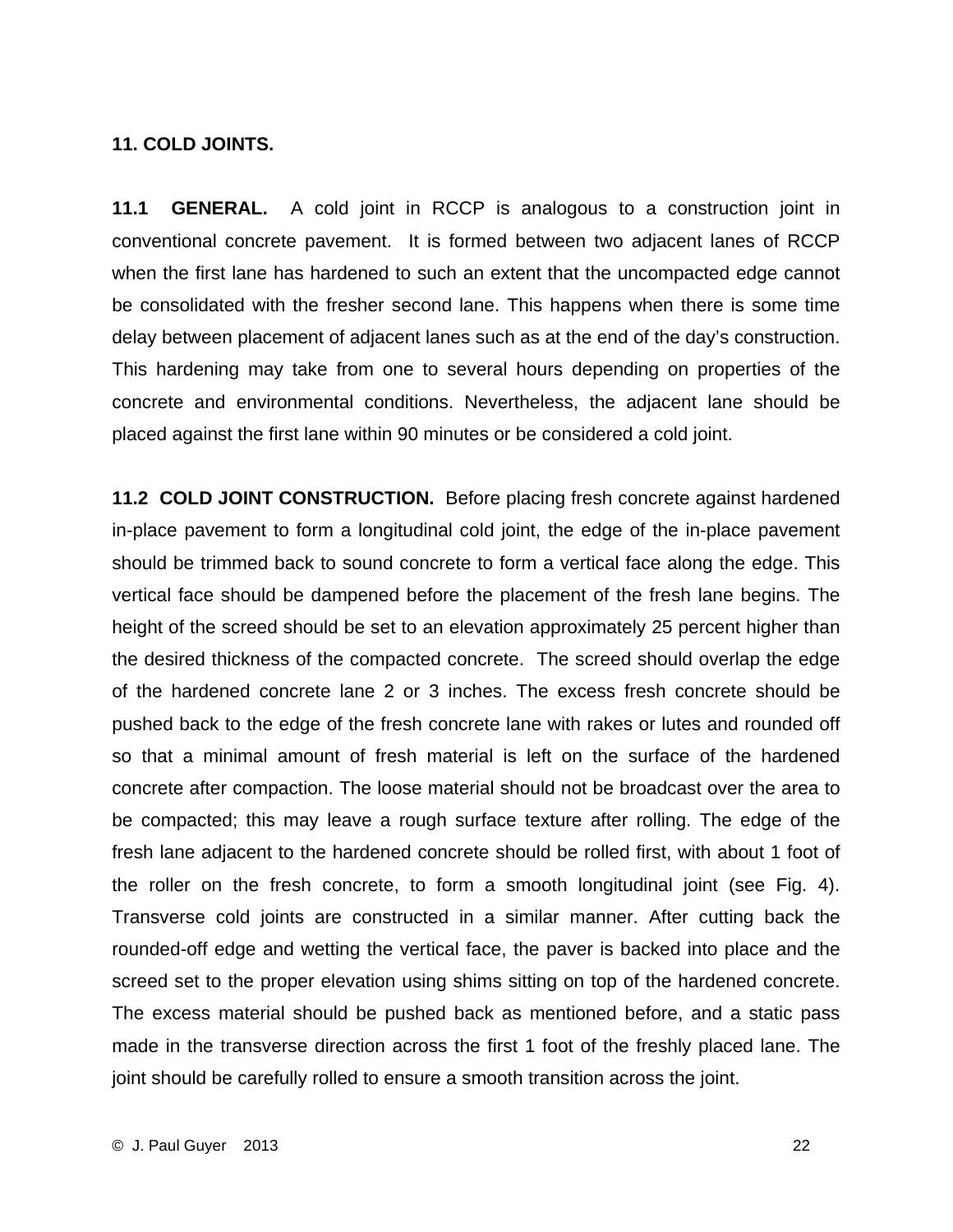

Figure 4 Cold Joint Construction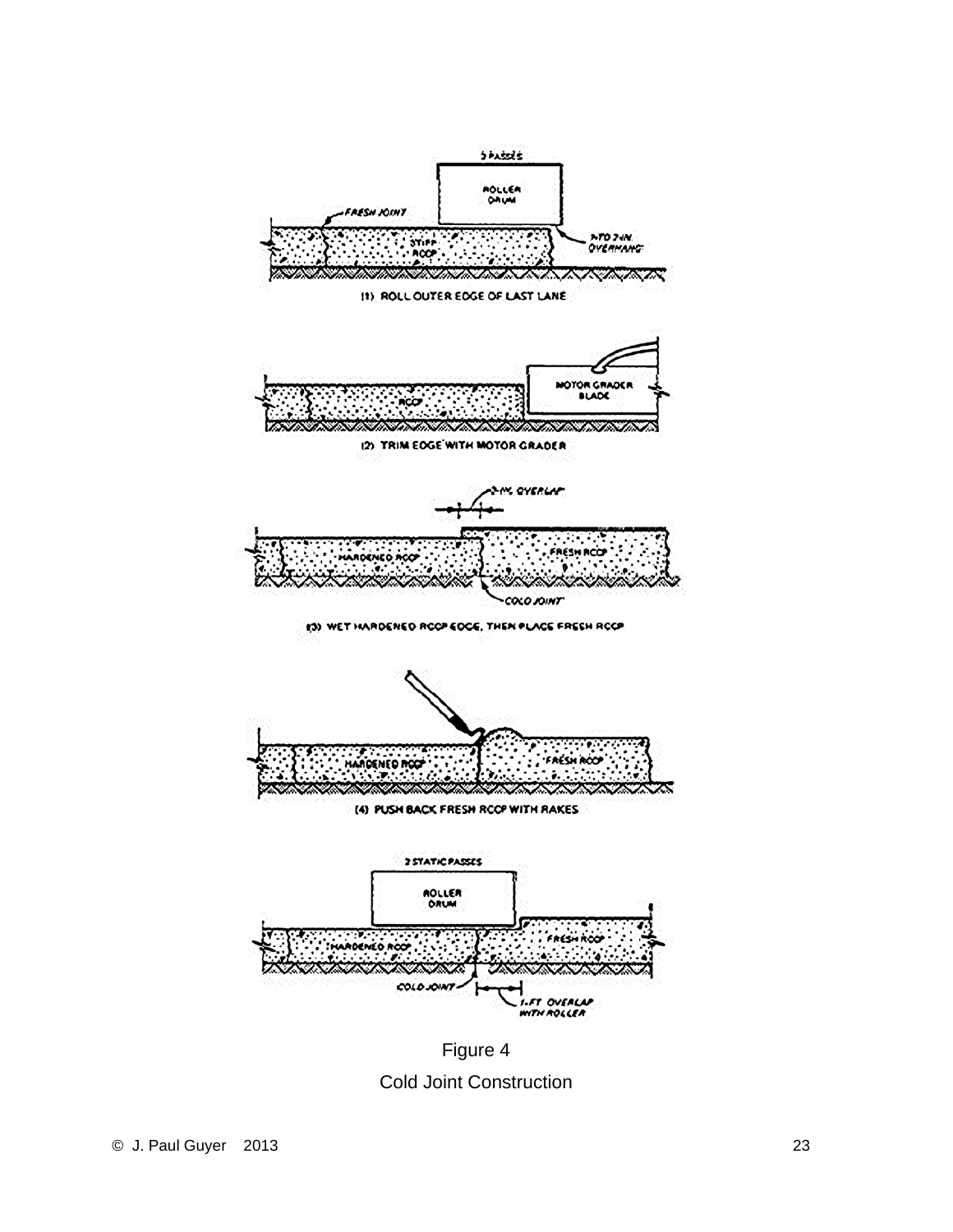**11.3 SAWING.** The sawing of contraction joints in RCCP has proven to be unnecessary in past projects. Cracks were allowed to form naturally in all of the Canadian-built RCCP, and virtually no distress has been observed at the cracks. These pavements have endured over 7 years of very heavy loads and numerous freeze-thaw cycles. Attempts to saw joints at Fort Hood and Fort Lewis produced a ragged edge along the saw cut where pieces of cement paste and aggregate were kicked out by the saw blade. Until a suitable method is developed for sawing joints in RCCP, this method should not be used.

**11.4 LOAD-TRANSFER DEVICES.** The stiff consistency of RCCP does not lend itself to application of load transfer devices such as dowels or keyed joints, although dowels were used in cold joint construction at Fort Stewart. There, the dowels were driven into the RCCP before final set, and the adjacent fresh lane was carefully worked around the dowels by hand. Until an efficient method is developed to insert and align dowels properly in RCCP, the use of dowels should be limited.

**11.5 VERTICAL JOINTS IN TWO-LIFT CONSTRUCTION.** In two-lift construction, care should be taken to align the cold transverse and longitudinal joints in the upper and lower lifts to form a uniform, vertical face through the depth of the pavement along the joint. If the edge of the upper lift is not even with the edge of the lower lift, the lower lift should be cut back even with the edge of the upper lift (see Fig. 5).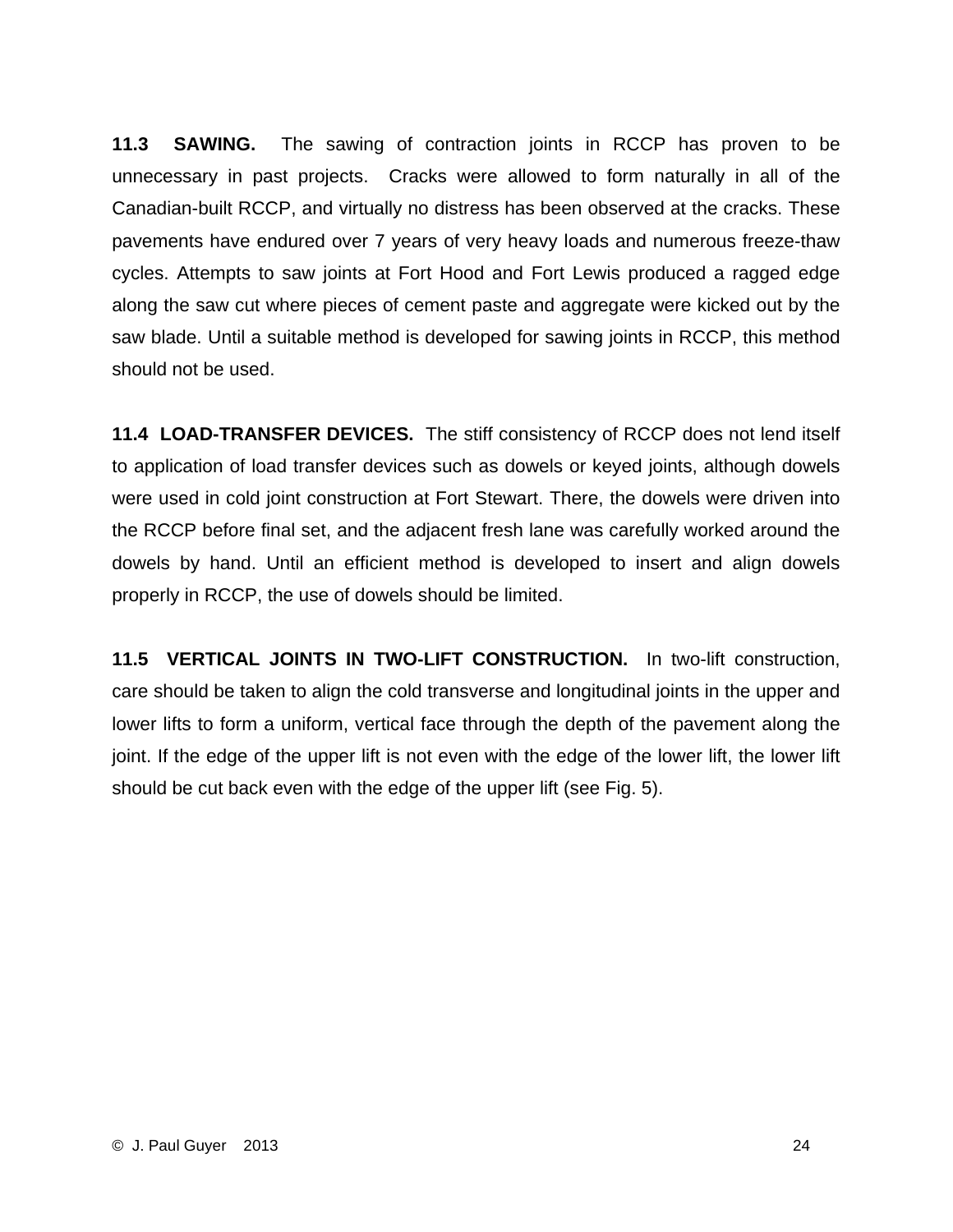

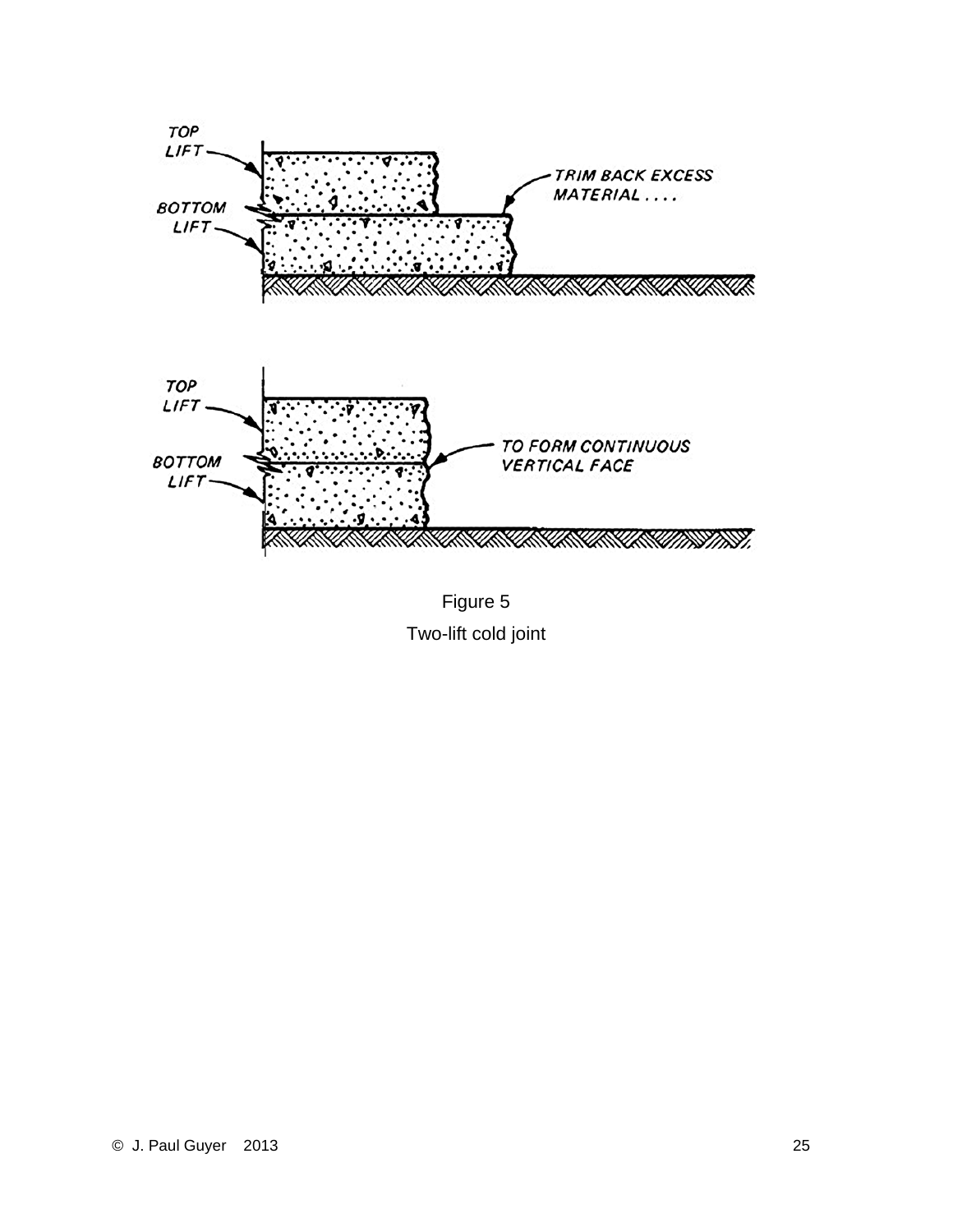#### **12. CURING.**

**12.1 GENERAL.** Because of the low water content used in an RCCP mixture, a combination of moist curing and membrane curing is recommended to prevent drying and scaling of the RCCP surface. The pavement surface should be kept continuously moist after final rolling for at least 24 hours by means of a water spray truck, sprinkler (fog spray) system, or wet burlap or cotton mat covering. If burlap mats are used, they should be thoroughly wetted, placed on the RCCP so that the entire surface and exposed edges are covered, and kept continuously wet. After the initial moist curing period, the RCCP should be cured until it is at least 7 days old by one of the following methods: water-spray curing, burlap or cotton mat covering, or membrane-forming curing material. The curing material may be a white pigmented membrane curing compound or an asphalt emulsion. The curing compound or emulsion must form a continuous void-free membrane and should be maintained in that condition throughout the curing period. An irrigation sprinkler system has been used to cure RCCP in Canada and at Fort Lewis, but caution should be exercised so that the fines in the surface of the RCCP are not washed away by excessive spraying.

**12.2 MOIST CURING.** Continuous moist curing of the RCCP for at least 7 days should be considered if frost resistance is a concern. Preliminary results of laboratory freezing and thawing tests indicate that RCCP which has a sufficiently low water-cement ratio and has been moist cured for an extended period tends to be more frost-resistant. The improved frost resistance may be due to more complete hydration resulting in a reduction in fractional volume of freezable water at saturation.

**12.3 EARLY LOADING.** All vehicular traffic should be kept off the RCCP for at least 14 days. If it is absolutely necessary, a water-spraying truck and membrane-spraying truck may be driven onto the RCCP before that age, but this practice should be kept to a minimum.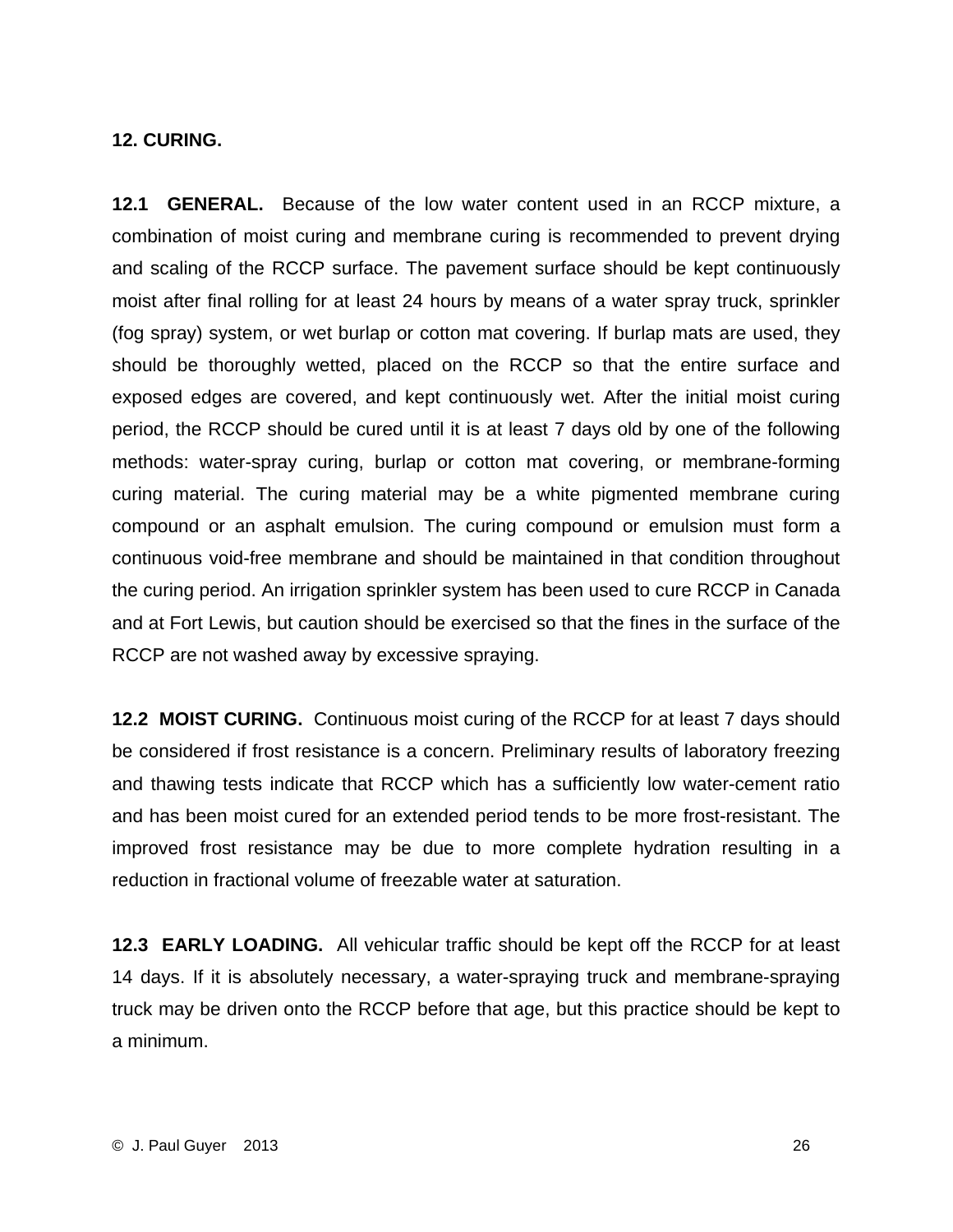## **13. QUALITY CONTROL/ASSURANCE.**

**13.1 GENERAL.** Quality control and quality assurance consist of testing of materials going into the concrete; checking the plant calibration regularly; measuring the in-place density of the RCCP using a nuclear density gage; checking the smoothness of the finished RCCP with a straightedge; taking core samples from the RCCP for measurement of density, strength, and thickness; and, if desired, fabricating RCC cylinders and beams.

**13.2 TESTS AT PLANT.** Moisture contents of the fine and coarse aggregates should be determined daily as necessary and appropriate changes made in the amount of mixing water. Washed gradation tests should normally be performed on the combined aggregates three times per day: in the morning, at midday, and in the afternoon. The samples should be taken from the conveyor before the cement or fly ash is added to the combined aggregates. The amount of materials passing the No. 100 sieve should be determined during this analysis. After each gradation test, a washout test according to procedures in ASTM C 685 may be performed on the combined dry ingredients on samples taken from the conveyor belt between the cement and fly ash hoppers and the pugmill. By washing the dry ingredients over the No. 4 and No. 100 sieves and weighing the material in each size category, the approximate proportions of coarse aggregate, fine aggregate, and cement and fly ash combined may be determined and checked against predetermined limits.

**13.3 FIELD DENSITY TESTS.** Field density tests should be performed on the RCCP using a nuclear density gage operated in the direct transmission mode according to ASTM D 2922. At least one field reading should be taken every 100 feet of each paving lane. The readings should be taken as closely behind the rolling operation as possible. The reading should be adjusted using the correlation determined in the test section construction and checked against a specified density. Areas that indicate a deficient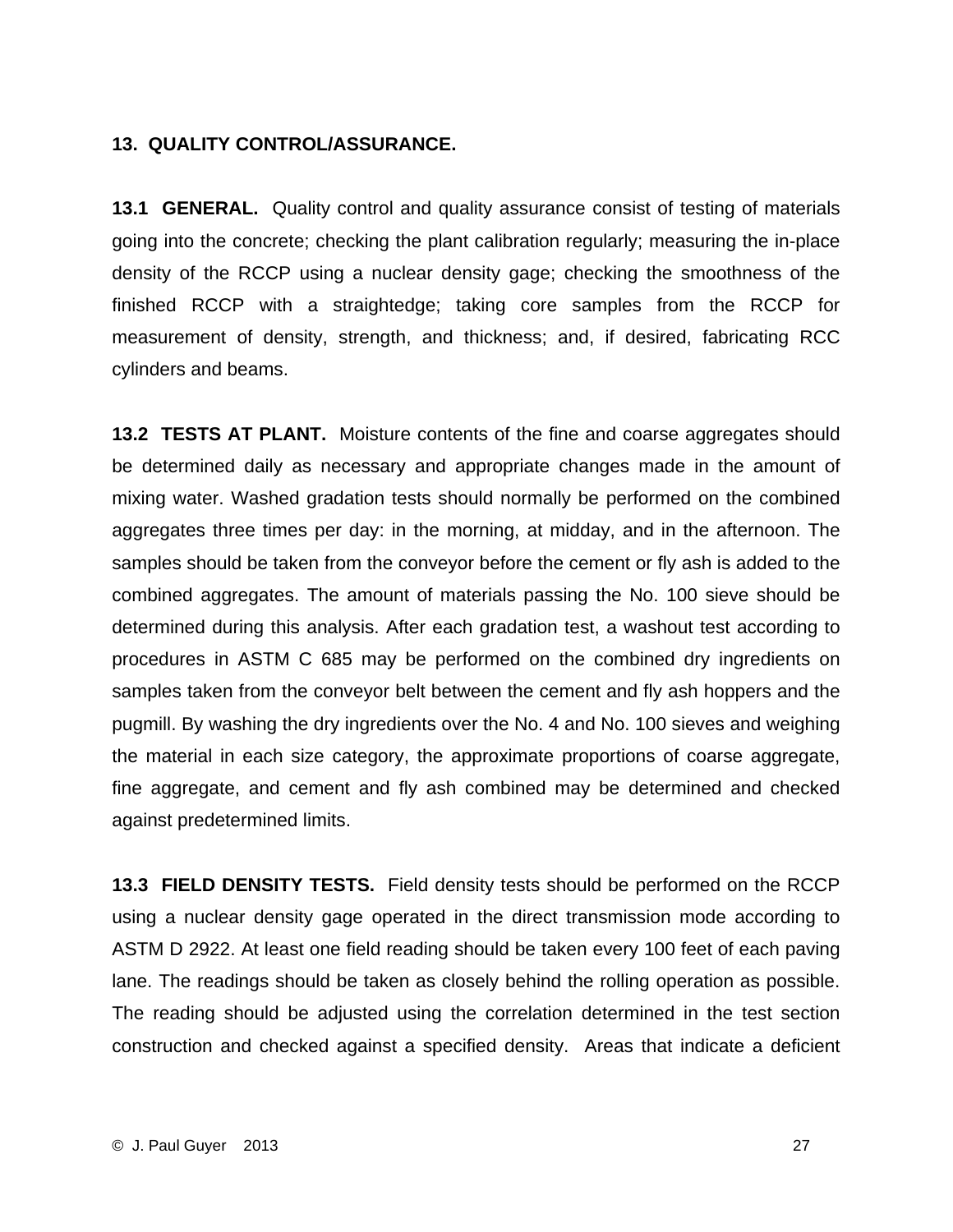density should be rolled again with the vibratory roller until the specified density is achieved.

**13.4 OBTAINING CORE SAMPLES.** The acceptance criteria for the strength, density, and thickness of RCCP shall be based on appropriate tests conducted on cores taken from the RCCP. Cores should be taken from the RCCP when the pavement is 7 days old. One core should be taken at every fifth nuclear gage density test site, within a 1- to 3-foot radius of the test hole. The density and thickness of the core should be measured, and the core should be field cured under conditions similar to the RCCP curing conditions. The cores should be tested for splitting tensile strength (ASTM C 496) when they are 28 days old.

**13.5 SMOOTHNESS.** The finished surface of the RCCP should not vary more than 3/8 inch from the testing edge of a 10-foot straightedge. Smoothness should be checked as closely behind the finish roller as possible, and any excessive variations in the surface shall be corrected with the finish roller. Particular attention should be paid to the smoothness across fresh and cold joints because this is usually a critical area for surface variations. A skilled vibratory roller operator is essential in minimizing smoothness problems. The final surface texture of the RCCP should resemble that of an asphalt concrete pavement surface.

**13.6 CYLINDER AND BEAM FABRICATION.** The fabrication of cylinders and beams during RCCP construction would be highly desirable as an aid to the coring operation in checking the RCCP strength and density, and as a means of establishing a data base for developing future quality control criteria. If fabricated cylinders and beams are to be used as a quality control aid during construction, a correlation between their strength and density and that obtained from cores and sawed beams should be made during test section construction.

**13.7 METHOD OF CYLINDER AND BEAM FABRICATION.** Cylinders and beams should be fabricated in the field by filling cylinder molds in two layers and beam molds in